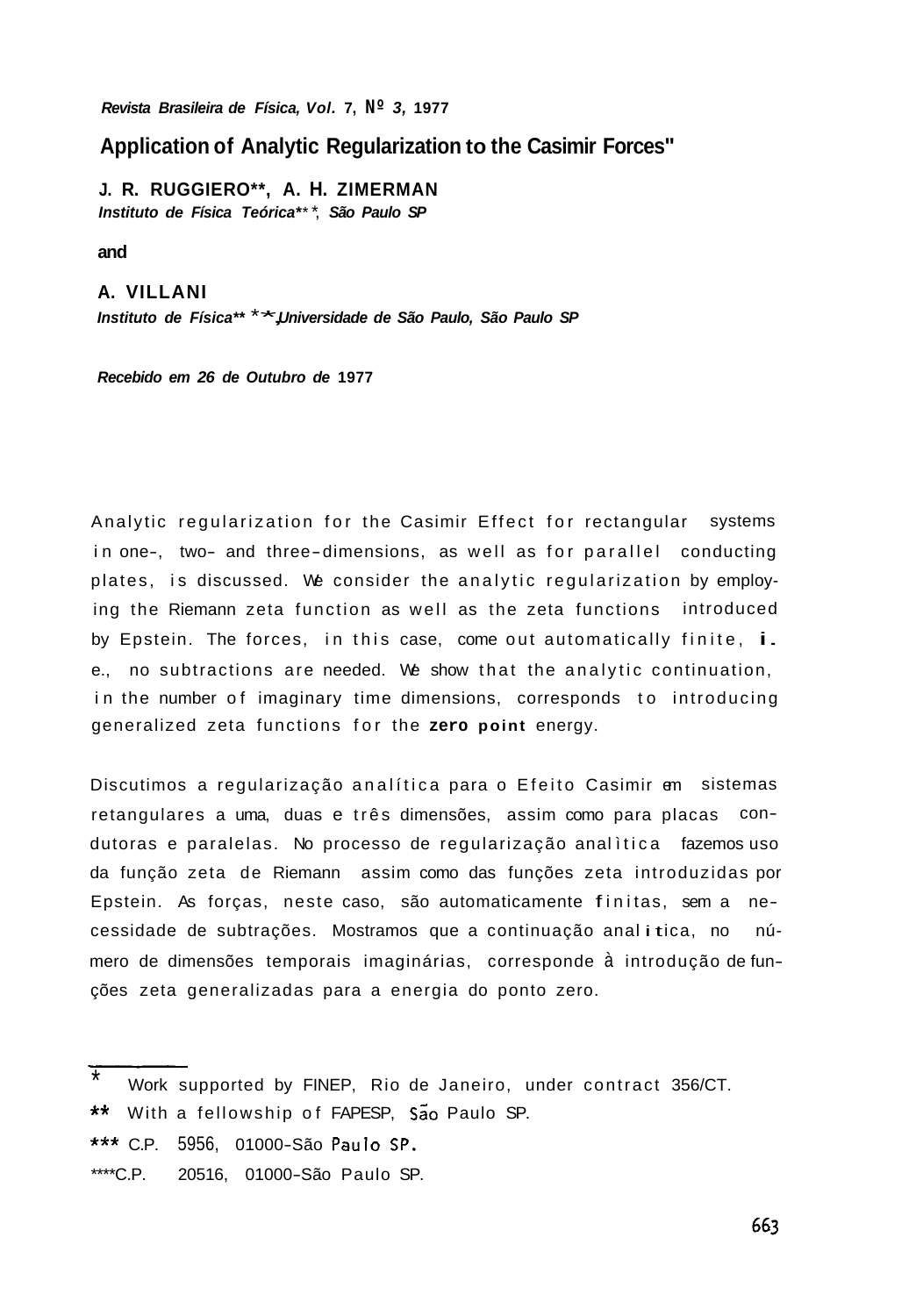### **1. INTRODUCTION**

**Casimir<sup>1,2</sup>** has studied the effect of the zero point energy of the electromagnetic field on two parallel conducting plates. His calculationpresents infinities, and in order to obtain a finite result, one subtracts from the energy density the corresponding contribution from the whole space (the plates being separated by an infinite distance).

The same procedure has been extended by Lukosz<sup>3</sup> to rectangular systems.

The purpose of this paper is to study how to obtain regularized quantities by a procedure similar to the one presented by Gelfand and Shilov in their book<sup>4</sup>. Such methods of analytic regularization were extended to quantum field theory by Bollini, Giambiagi and Gonzáles Dominguez<sup>5</sup>.

We make the remark that the exponential cut-offs used in Refs.1,2,3 can be interpreted as analytic regulators. In the case of a one-dimensional box, we also introduce in this paper an analytic parameter which allows one to calculate the Casimir forces in terms of the Riemann zeta function. For rectangular boxes of higher dimensions we also consider, after discussing the results with the help of exponent<mark>ial r</mark>egulators, t**he ana**lytic regularization by means of generalized zeta functions first <mark>intro</mark>– duced by Epstein<sup>7</sup>.

In these rectangular syçtems, with the help of these zeta functions, the quantities which measure the Casimir forces are automatically finite, that is, no subtractions are needed (in general, the infinities are due to pole terms).

In Section 2, we describe the Casimir effect in a one-dimensional box, and in Section **3** for the system of two parallel conducting plates. We discuss the regularization by means of exponential requlators, which exibit poles, and which in analogy to what happens in other situations of quantum field teory, have to be subtracted<sup>5</sup>. We also consider a regulating parameter which naturally gives rise to the Riemann zeta function, and which when continued analitically to the physical region produces automatically finite results for the forces.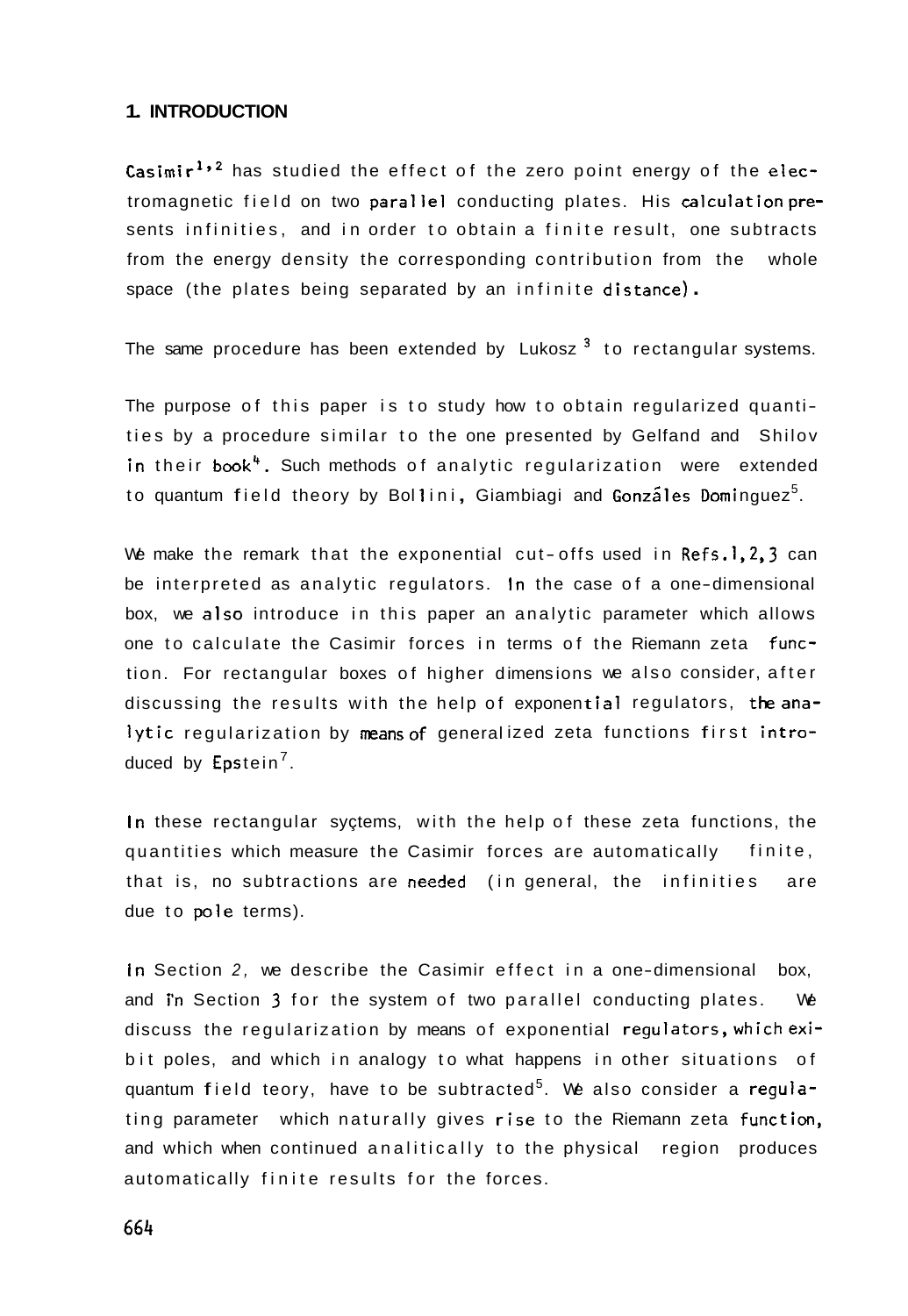In Sections 4 and 5, we consider in a similar way boxes in two- and three-dimensions. In these cases, generalizations of zeta functions, first considered by Epstein<sup>7</sup>, do appear.

In Section 6, we study the connection of our approach with the analytic regularization of the Green function. In particular, as we have given boundary conditions in space, we make the analytic continuation in the number of imaginary time dimensions. In this way, the zero point energy is naturally expressed in terms of generalized zeta functions.

In the Appendices, we discuss some properties, known in the mathematical literature, and which might be useful to the eventual reader. So, in Appendix A, we show that Riemann's zeta function  $\zeta(s)$ , for Re s<1, is a finite part (in the sense of Hadamard) of an integral, and that it satisfies the correct functional relation; therefore, this finite partis the right analytical continuation for Re  $s<1$ . In Appendix B, we give a derivation of the functional equation of the zeta function introduced by Epstein<sup>7</sup>, and which allows one to perform the analytical continuation.

In order to make this article rather self-contained, much of the arguments found in other papers, especially of Ref.3, are reproduced here for the convenience of the prospective reader.

In the examples treated in this paper, that is, the Casimir effect in rectangular systems, there is no difficulty in obtaining the finiteparts by using the exponential regulator and separating the poles, or by introducing a parameter which allows one to consider generalized zeta functions. In these examples, there is no special advantageinusingthe analytical regularization with the zeta function technique instead of the exponential one. But there are problems, like the Casimir effect in a spherical conducting shell, where the final result is not mathematically wel1 settled<sup>g,10</sup> when the exponential regulator is'used. The reason is that, for this problem, the separation of the poles (or other type of singularities) is not very clean. In this case, the analytical reqularization via the zeta function technique can be useful.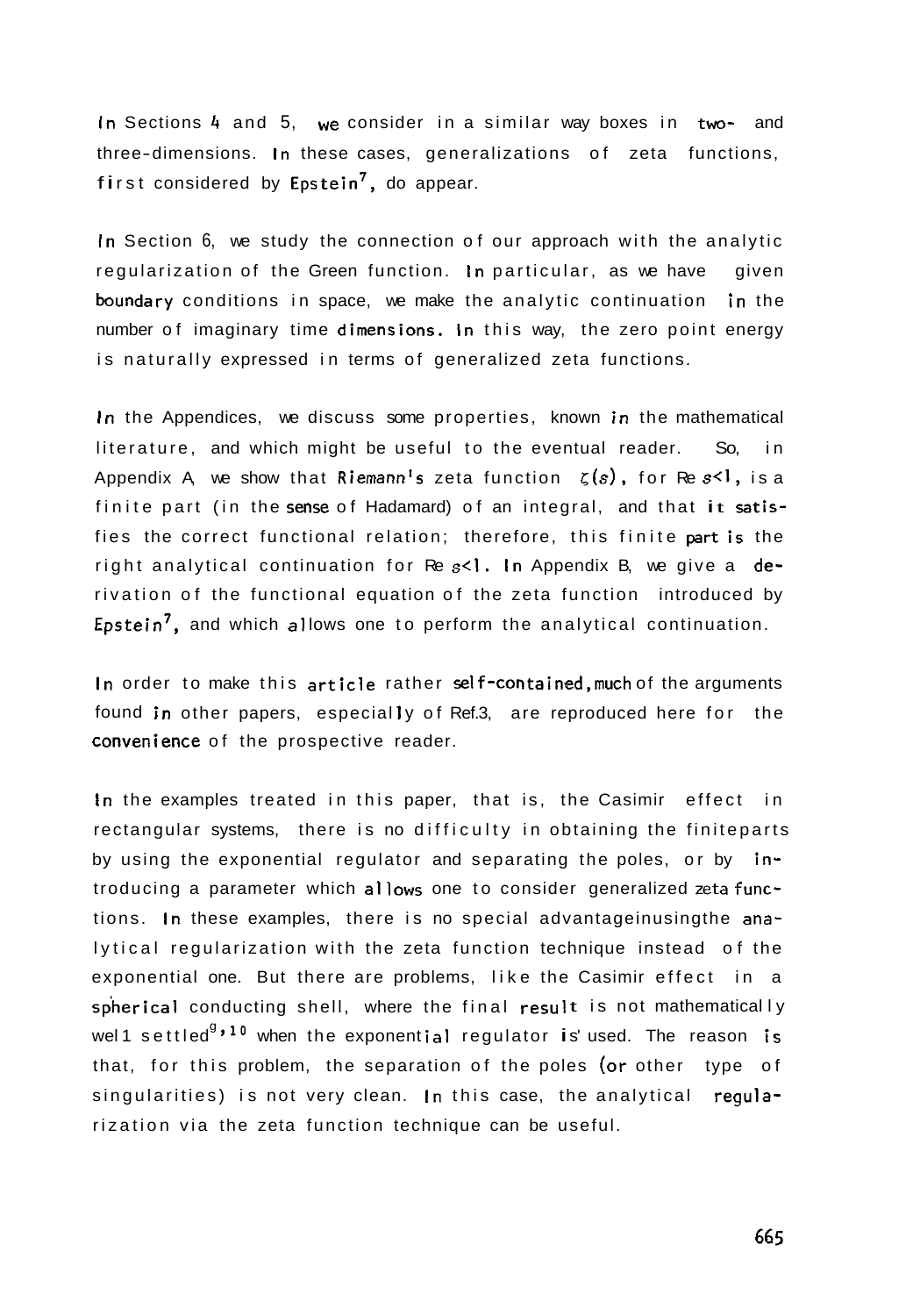### **2. ONE-DIMENSIONAL BOX**

Let us consider the simple case of a massless scalar field in a onedimensional box of length *L.* With the boundary condition that the field is zero at the ends, the eigenfrequencies are given by

$$
\omega_n = \frac{\pi c}{L} n, \quad n = 1, 2, \dots,
$$
 (1)

where c is the wave velocity. The zero **point** energy is

$$
E_0 = \frac{1}{2} \hbar \sum_{n=1}^{\infty} \omega_n = \frac{1}{2} \frac{\pi \hbar c}{L} \sum_{n=1}^{\infty} n , \qquad (2)
$$

which is infinite. In order to obtain meaningful results, people have introduced a frequency cut-off. We can, for instance, consider<sup>2</sup>:

$$
E_0 = \frac{1}{2} \hbar \lim_{\alpha \to 0_+} \sum_{n=1}^{\infty} \omega_n e^{-\alpha \omega_n} = -\frac{\hbar}{2} \lim_{\alpha \to 0_+} \frac{\partial}{\partial \alpha} \sum_{n=1}^{\infty} e^{-\alpha \omega_n}
$$
 (3)

or

$$
E_0 = -\frac{\hbar}{2} \lim_{\alpha \to 0_+} \frac{\partial}{\partial \alpha} \sum_{n=1}^{\infty} e^{-\alpha \pi c n/L} = \lim_{\alpha \to 0_+} \left\{ -\frac{\hbar L}{2 \pi c} \frac{B_0}{\alpha^2} - \frac{\hbar \pi c}{4 L} B_2 + O(\alpha) \right\} \tag{4}
$$

where use was made of the formula

$$
\frac{y}{e^y-1}=\sum_{v=0}^{\infty}\frac{B_v}{v!}y^v,
$$
 (5)

the  $B_v$  being Bernoulli numbers:  $B_o = 1$ ,  $B_1 = -\frac{1}{2}$ ,  $B_2 = \frac{1}{6}$ , etc.

We see in **Eq.** (3) that the f irst term gives **a** divergent contribution for  $E<sub>r</sub>$ . Dividing this term by  $L<sub>r</sub>$  we see that it gives a contribution to the energy density which is independent of *L,* and therefore represents the energy density of an infinite box. The usual prescription is to subtract

 $\overline{\phantom{a}}$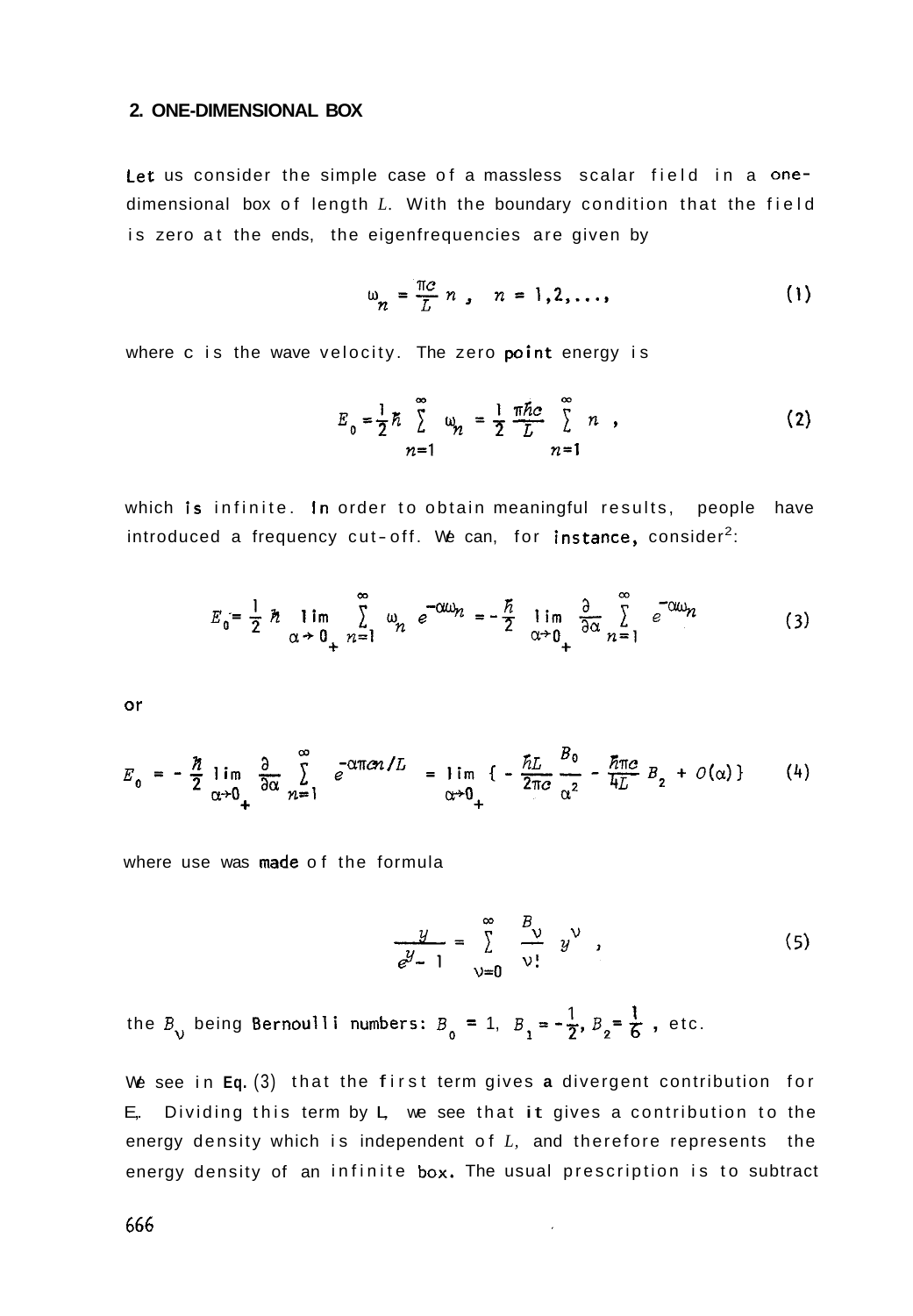this infinite contribution, and what remains is the physical zero point energy in the box of dimension L, i.e.,

$$
E_0^{\mathsf{R}} = -\frac{\pi \hbar c}{4L} B_2 \quad . \tag{6}
$$

Other kinds of frequency cut-off have been used<sup>3</sup>, with identical prescriptions, in order to eliminate infinities, the same final finite results being obtained.

Usina

$$
\zeta(1-2n) = -\frac{B_{2n}}{2n} \qquad (7)
$$

where  $\zeta(s)$  is the Riemann zeta function, Eq.  $(6)$  can be written as

$$
E_0^{\mathsf{R}} = \frac{\pi \hbar c}{2 L} \quad \zeta(-1) \quad . \tag{8}
$$

Let us now remark that the identif ication given by Eq. **(3)** corresponds to an analytic regularization with parameter **a>O,** and the prescription for obtaining the finite part of the lefthand side of Eq.  $(4)$  is to subtract the corresponding potes in a. This situation is completely analogous to those which occur in quantum field theory<sup>5</sup>.

Instead of using a regularization of the type of  $Eq.(3)$ , we can also use

$$
\sum_{n=1}^{\infty} \omega_n = \lim_{s \to -1} \sum_{n=1}^{\infty} \omega_n^{-s} = \frac{\pi c}{L} \lim_{s \to -1} \sum_{n=1}^{\infty} n^{-s} \tag{9}
$$

For Re  $s > 1$ , the righthand side of Eq. (9) defines the Riemann reta function  $\zeta(s)$ , which can be continued analitically for Re  $s$ <1 (Ref.6). This can be done for instance by considering the finite part  $\tilde{a}$  La Hadamard<sup>4</sup> (cf. Append  $\mathbf{i} \times \mathbf{A}$ ).

By this procedure, Eq. (2) writes as Eq. (8), and the zero point energy of an infinite space  $(L^{+\infty})$  is zero in this case. By using this type of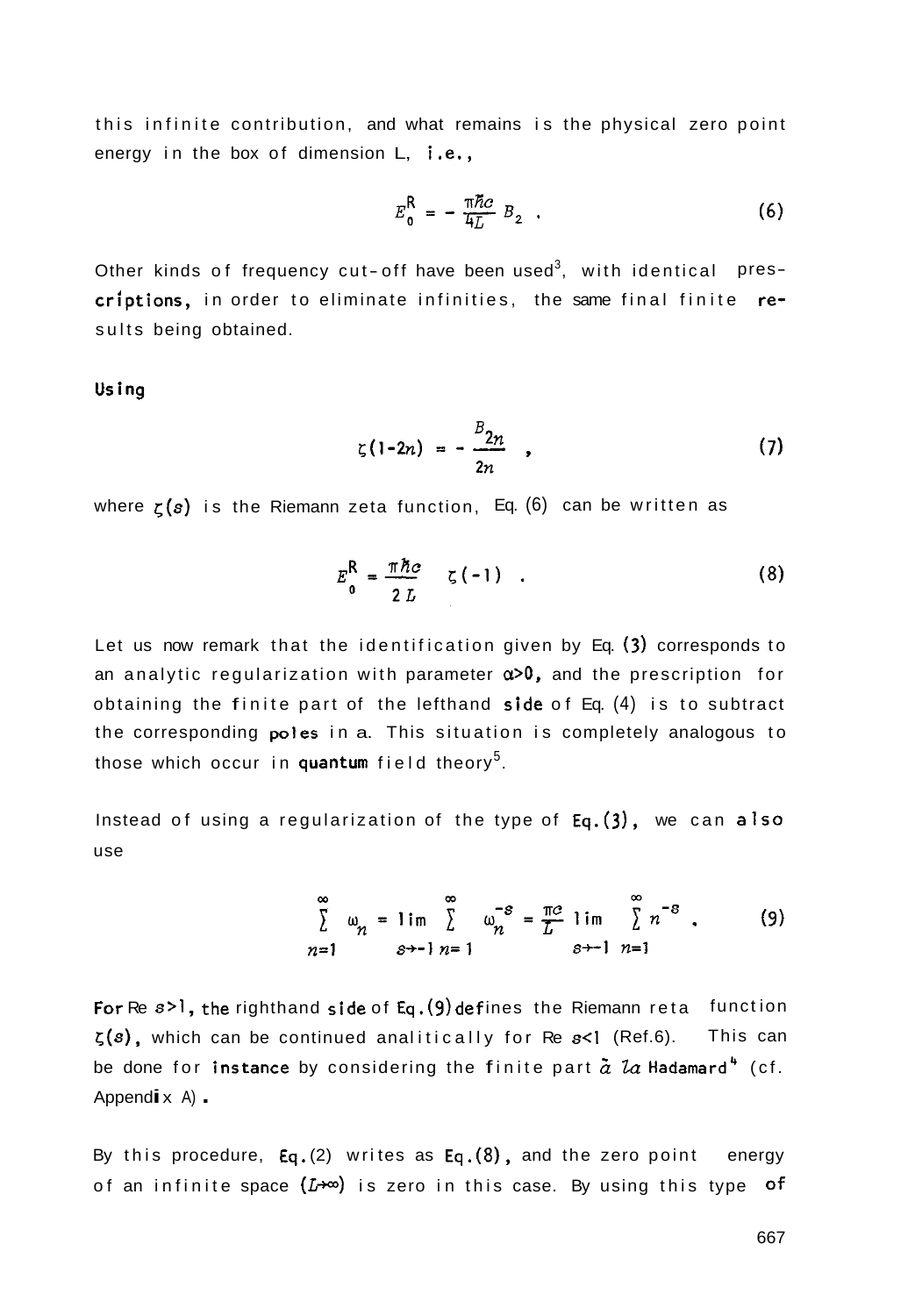analitic regularization, we obtain automatically finite results, no subtractions being needed.

### **3. TWO CONDUCTING PARALLEL PLATES**

The zero point energy is given by

$$
E_0 = \hbar \sum_{\vec{k}, n} \omega(\vec{k}, n)
$$

wi th

$$
\omega(\vec{k},n) = \sqrt{k_x^2 + k_y^2 + \frac{n^2 \pi^2}{d^2}}
$$

where we have put  $c = 1$ ;  $d$  is the distance between the plates.

We have

$$
\sum_{\vec{k},n} \omega(\vec{k},n) = \frac{S}{\pi^2} \sum_{n=0}^{\infty} \int_{0}^{\infty} \int_{0}^{\infty} dk_x dk_y \sqrt{k_x^2 + k_y^2 + \frac{n^2 \pi^2}{d^2}} \quad , \tag{10}
$$

S denoting the surface of the plates. For  $n=0$ , the above expression should be multiplied by  $1/2$ . Since, for  $n=0$ , the contribution for E is independent of  $d$ , we can subtract it (because it does not contribute to the forces) and then restrict the sum in Eq. (10) to  $n=1,2,...$  . Introducing into **Eq.** (10) the exponential regulator  $\exp\{-\alpha (k_x^2 + k_y^2 + n^2\pi^2/d^2)^{1/2}\},$ we shall obtain<sup>2</sup> a fourth order pole in a which will give an energy density independent of  $d$ . By the same procedure as before, we subtract it. It also appears a third order pole which is independent of d, and therefore it has also to be subtracted since it does not contribute to the forces. Therefore, we are left with the regularized expression

$$
\left(\sum_{\vec{k},n} \omega(\vec{k},n)\right)^{\mathsf{R}} = \frac{\pi^2 S}{d^3} \frac{1}{4!} B_4 \quad . \tag{11}
$$

In analogy to Eq.(9), we write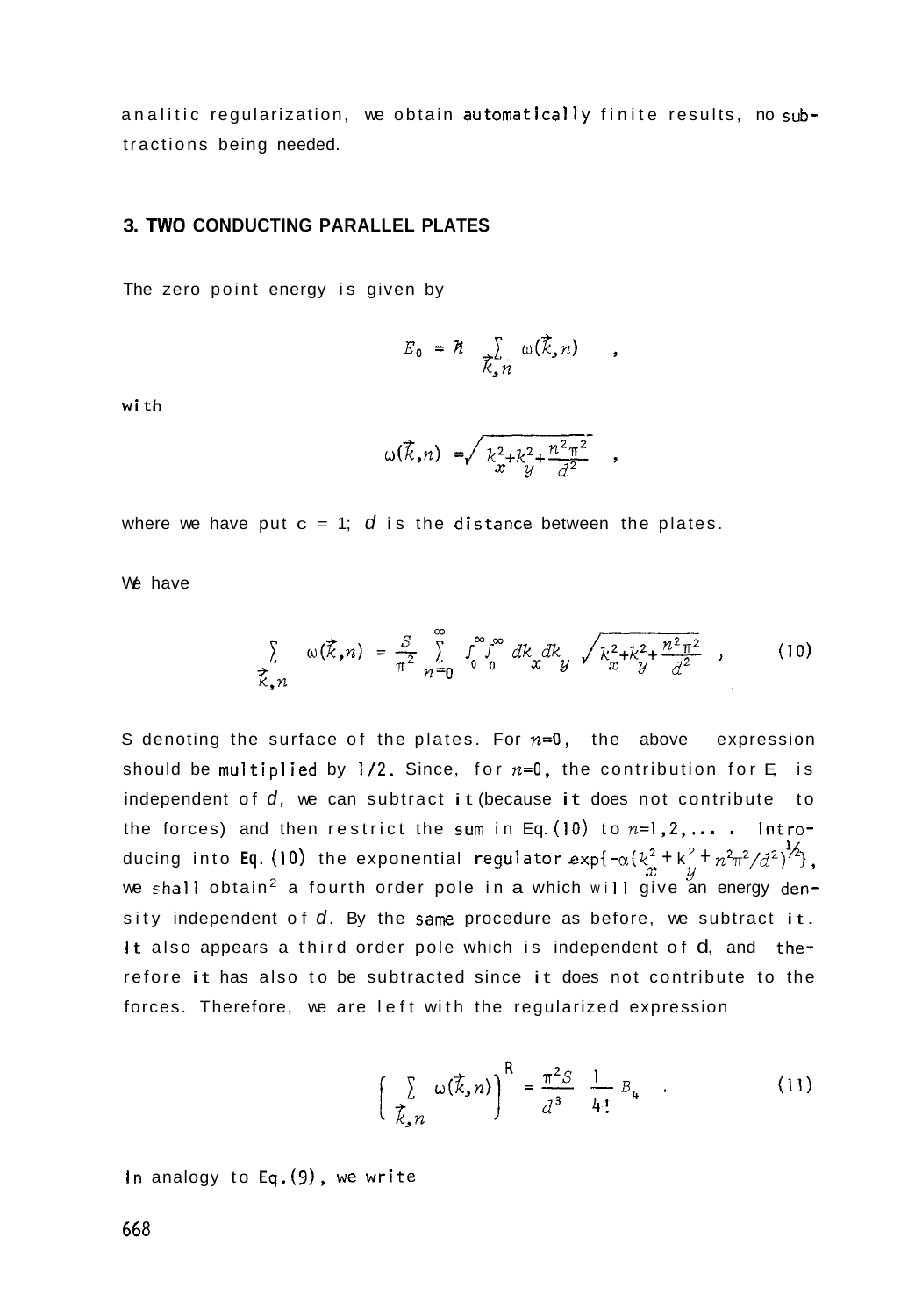$$
\left(\sum_{\vec{k},n}\omega(\vec{k},n)\right)^{\mathsf{R}}=\lim_{\varepsilon\to-1}\sum_{\vec{k},n}\left[\omega(\vec{k},n)\right]^{-\mathsf{s}}.
$$

We have:

$$
I_{s} = \sum_{k,n} [\omega(\vec{k}, n)]^{-s} = \frac{s}{\pi^{2}} \sum_{n=1}^{\infty} \int_{0}^{\infty} \int_{0}^{\infty} dk_{x} dk_{y} \left[ \sqrt{k_{x}^{2} + k_{y}^{2} + n^{2} \pi^{2}} / d^{2} \right]^{-s},
$$

where again the contribution from  $n=0$  wasdisregarded, since it is independent of d. We remark. that, in this case, this term is proportional to  $\int_{0}^{\infty} \rho^{-s+1} d\rho$ , whose analytic regularization vanishes (cf.Ref.4, p.70).

It is easy to show that

$$
I_s = \frac{S}{4\pi} \cdot \sum_{n=1}^{\infty} \left(\frac{n\pi}{d}\right)^{-s+2} \int_0^{\infty} dy (y+1)^{-s/2}
$$

Now,

$$
\int_0^\infty dy\,(y+1)^{-S/2} = B(1,\frac{S}{2}-1) ,
$$

which is valid for Re  $s > 2$ ,  $B(p,q)$  being the Euler beta function. Therefore,

$$
I_{s} = \frac{S}{4\pi} B(1, \frac{s}{2} - 1) \sum_{n=1}^{\infty} \left(\frac{n\pi}{d}\right)^{-s+2}.
$$

The righthand side of this expression is convergent for Re **s>3,** and defines the function

$$
I_{s} = \frac{S}{4\pi} \left(\frac{\pi}{d}\right)^{-s+2} B(1, \frac{s}{2} - 1) \zeta(s-2) .
$$

This expression can be continued analitically for Re **s<3.** In particu  $lar, for s = -1, we have:$ 

$$
I_{-1} = -\frac{\pi^2}{6} \frac{S}{d^3} \zeta(-3) ,
$$

which is exactly Eq. (11) after use of Eq. (7).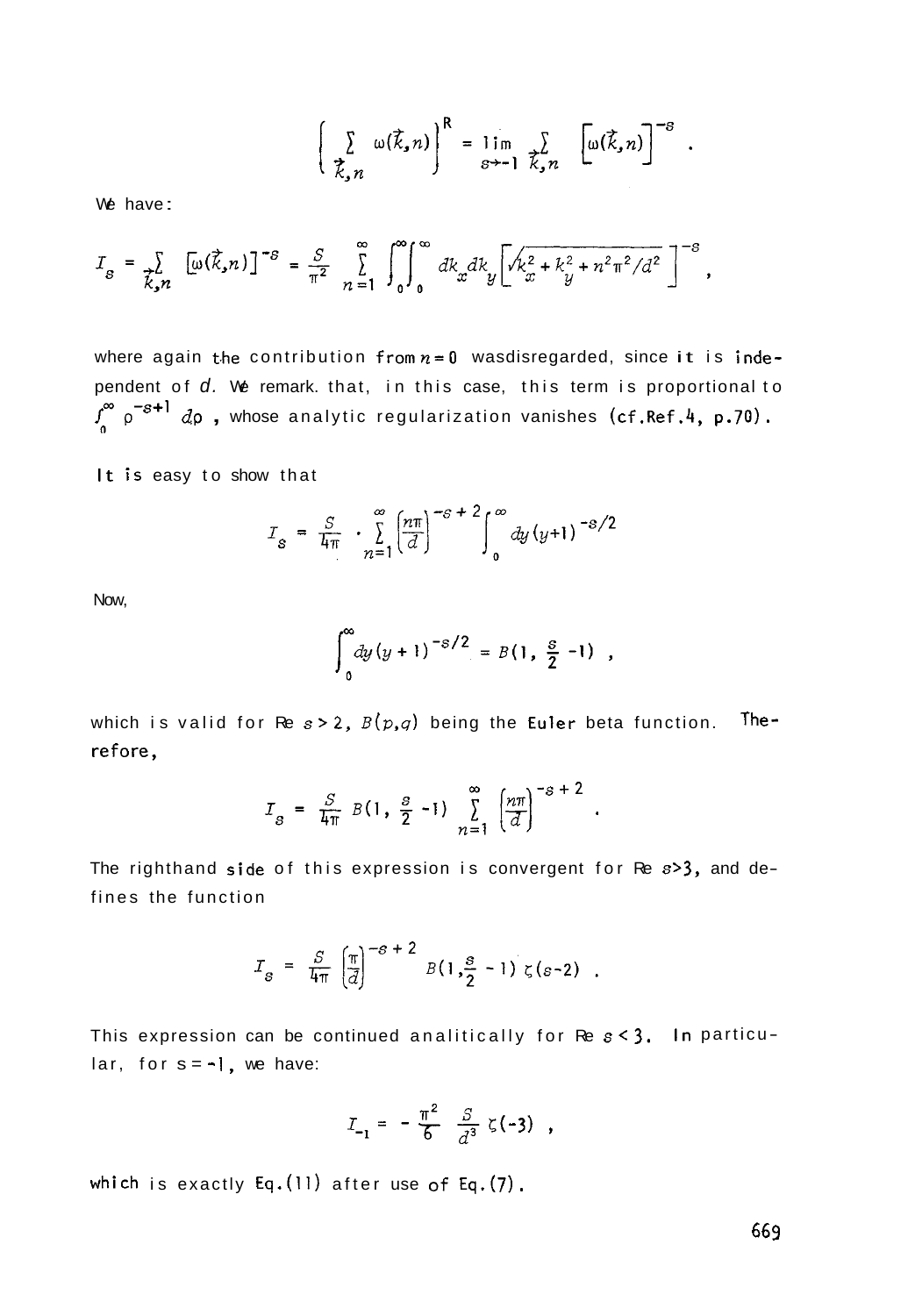# 4. TWO DIMENSIONAL RECTANGULAR BOX

Let us consider a scalar field in a two-dimensional rectangular box with the boundary condition that the field is zero at the walls.

The solutions are then of the type

$$
\phi(x,y) = A \sin \frac{\pi n_1 x}{L_1} \sin \frac{\pi n_2 y}{L_2},
$$

with  $n_i = 1, 2, \ldots$   $(i = 1, 2)$ . The eigenfrequenciec are

$$
w_{n_1 n_2} = \pi [(n_1/L_1)^2 + (n_2/L_2)^2]^{1/2}
$$
,

with  $c = 1$ . The zero point energy is

$$
E_0(L_1, L_2) = \frac{1}{2} \hbar \sum_{n_1, n_2=1}^{\infty} i \omega_{n_1 n_2} = \frac{\pi \hbar}{2} \sum_{n_1, n_2=1}^{\infty} \left[ (n_1/L_1)^2 + (n_2/L_2)^2 \right]^{1/2}
$$
 (12)

Let us now go to the exponential regularization:

$$
\sum_{n_{1},n_{2}=1}^{\infty} \omega_{n_{1}n_{2}} = -\lim_{\alpha \to 0_{+}} \frac{\partial}{\partial \alpha} \sum_{n_{1},n_{2}=1}^{\infty} \exp(-\alpha \omega_{n_{1}n_{2}})
$$
(13)

Now we have:

$$
\sum_{n_1, n_2=1}^{\infty} \exp\{-\alpha \left[ (n_1/L_1)^2 + (n_2/L_2)^2 \right]^{1/2} \}
$$
  
\n
$$
= \sum_{n_1, n_2=0}^{\infty} \exp\{-\alpha \left[ (n_1/L_1)^2 + (n_2/L_2)^2 \right]^{1/2} \} - \sum_{n_1=1}^{\infty} \exp\{-\alpha (n_1/L_1)\} - \sum_{n_2=1}^{\infty} \exp\{-\alpha (n_2/L_2)\}
$$
  
\n670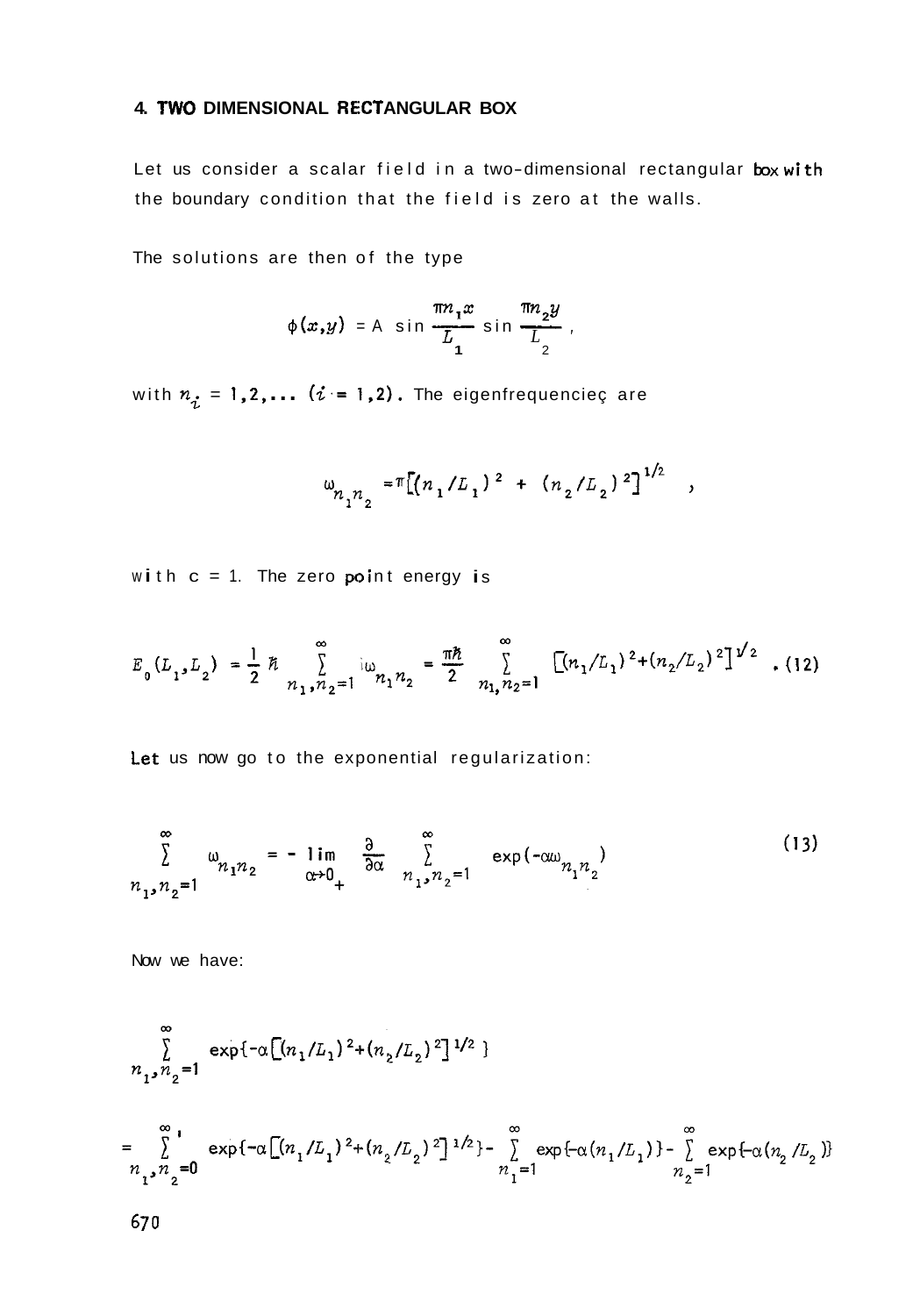$$
= \frac{1}{4} \sum_{n_1, n_2 = -\infty}^{\infty} \exp\{-\alpha \left[ (n_1/L_1)^2 + (n_2/L_2)^2 \right]^{1/2} \}
$$
  

$$
- \frac{1}{2} \sum_{n_1=1}^{\infty} \exp\{-\alpha (n_1/L_1)\} - \frac{1}{2} \sum_{n_2=1}^{\infty} \exp\{-\alpha (n_2/L_2)\} - \frac{1}{4},
$$
 (14)

where the prime means thatthe case where  $n_1=n_2=0$  is excluded. The Euler-**-Maclaurin sum formula gives** 

$$
\sum_{n_i=1}^{\infty} \exp(-\alpha n_i/L_i) = \int_0^{\infty} \exp(-\alpha x/L_i) dx - \frac{1}{2} + \frac{\alpha}{12L_i} + 0(\alpha^2), \quad (15)
$$

**while with the Poisson summation formula one has** 

$$
\sum_{n_1, n_2 = -\infty}^{\infty} \exp\{-\alpha \left[ (n_1/L_1)^2 + (n_2/L_2)^2 \right]^{1/2} \}
$$

$$
= \sum_{m_1, m_2 = -\infty}^{\infty} \iint_{-\infty}^{+\infty} \exp\{-\alpha \left[ (x/L_1)^2 + (y/L_2)^2 \right]^{1/2} + 2\pi i (m_1 x + m_2 y) \} dx dy
$$

$$
= \iint_{-\infty}^{\infty} \exp\{-\alpha [(x/L_1)^2 + (y/L_2)^2]^{1/2}\} dx dy +
$$

$$
\sum_{m_1,m_2=-\infty}^{\infty} \iint_{-\infty}^{\infty} \exp\{-\alpha \left[ (x/L_1)^2 + (y/L_2)^2 \right]^{1/2} + 2\pi i (m_1x + m_2y) \} dx dy
$$

$$
= \int_0^{\infty} \int_0^{2\pi} e^{-\alpha t} t dt d\theta + \sum_{m_1, m_2 = -\infty}^{\infty} \int_0^{\infty} \int_0^{2\pi} \exp\{-\alpha t + 2\pi i \lambda t \cos\theta\} t dt d\theta , \qquad (16)
$$

where in the very last sum the terrn  $m_1 = m_2 = 0$  is excluded. Note that we have <br>rnade use of the vectors  $\vec{\textbf{t}} = (x/L_1, y/L_2)$  and  $\vec{\&} = (m_1 L_1, m_2 L_2)$ .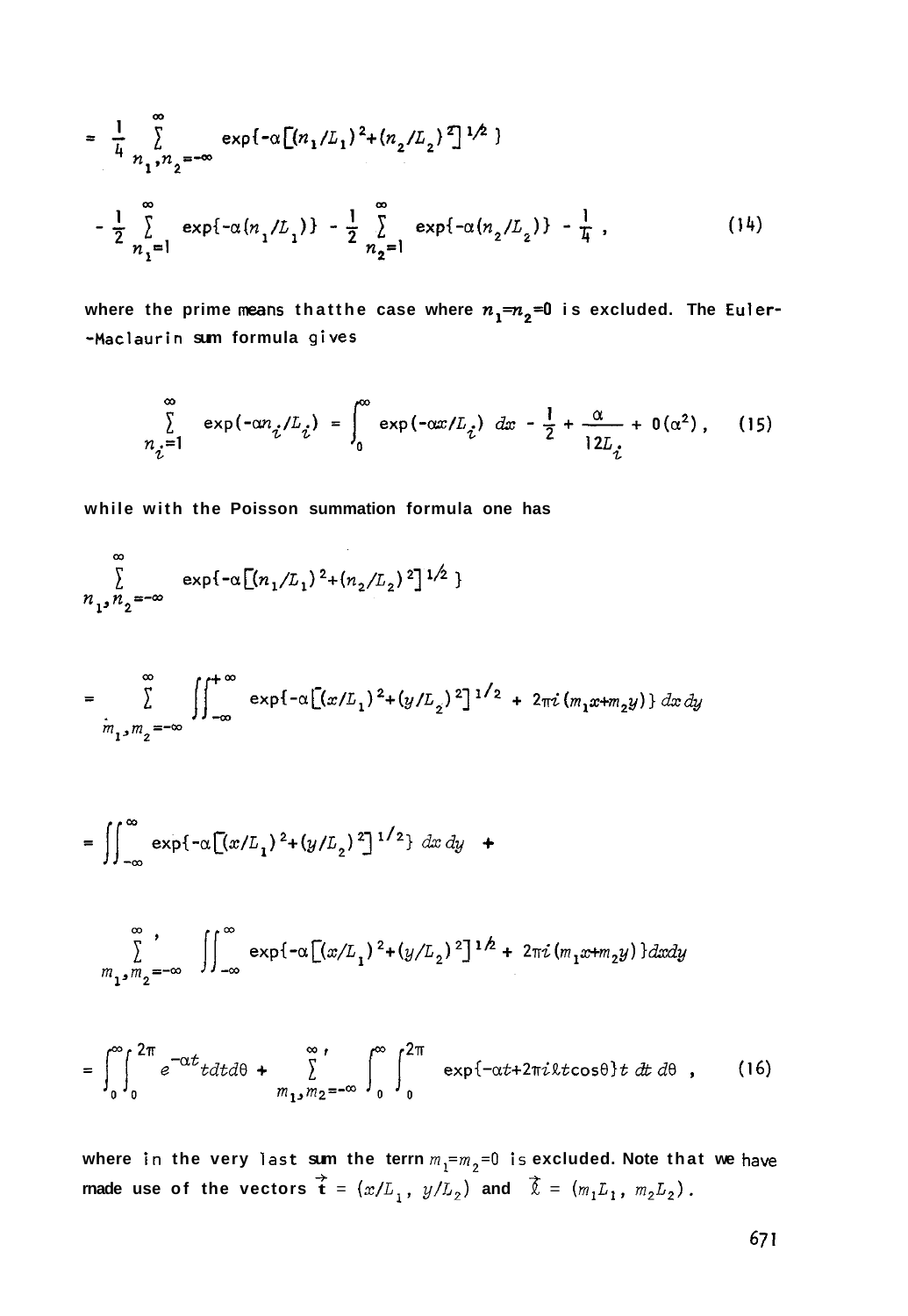Eq.(16) can be written as

$$
\sum_{n_1, n_2=-\infty}^{\infty} \exp\{-\alpha \left[ (n_1/L_1)^2 + (n_2/L_2)^2 \right]^{1/2} \} = 2\pi L_1 L_2 \int_0^{\infty} e^{-\alpha t} t dt +
$$

$$
\sum_{m_1, m_2 = -\infty}^{\infty} \frac{2\pi a L_1 L_2}{\left(\alpha^2 + 4\pi^2 \ell^2\right)^{3/2}} \quad . \tag{17}
$$

Introducing Eqs.(15) and (17) into Eq.(14), it then follows that

$$
\sum_{n_{1},n_{2}=1}^{\infty} \exp\{-\alpha \left[ (n_{1}/L_{1})^{2} + (n_{2}/L_{2})^{2} \right]^{1/2} =
$$
\n
$$
\frac{\pi}{2} L_{1}L_{2} \int_{0}^{\infty} t e^{-\alpha t} dt - \frac{1}{2} (L_{1}+L_{2}) \int_{0}^{\infty} e^{-\alpha t} dt + \frac{1}{4} - \frac{\alpha}{2} L_{1}L_{2} \int_{0}^{\infty} e^{-\alpha t} dt + \frac{1}{4} - \frac{\alpha}{2} L_{1}L_{2} + \frac{1}{2} \int_{0}^{\infty} t e^{-\alpha t} dt + \frac{1}{2} \int_{0}^{\infty} e^{-\alpha t} dt + \frac{1}{4} - \frac{\alpha}{2} L_{1}L_{2} + \frac{\alpha}{2} L_{1}L_{2} + \frac{\alpha}{2} L_{1}L_{2} + \frac{\alpha}{2} L_{1}L_{2} + \frac{\alpha}{2} L_{1}L_{2} + \frac{\alpha}{2} L_{1}L_{2} + \frac{\alpha}{2} L_{1}L_{2} + \frac{\alpha}{2} L_{1}L_{2} + \frac{\alpha}{2} L_{1}L_{2} + \frac{\alpha}{2} L_{1}L_{2} + \frac{\alpha}{2} L_{1}L_{2} + \frac{\alpha}{2} L_{1}L_{2} + \frac{\alpha}{2} L_{1}L_{2} + \frac{\alpha}{2} L_{1}L_{2} + \frac{\alpha}{2} L_{1}L_{2} + \frac{\alpha}{2} L_{1}L_{2} + \frac{\alpha}{2} L_{1}L_{2} + \frac{\alpha}{2} L_{1}L_{2} + \frac{\alpha}{2} L_{1}L_{2} + \frac{\alpha}{2} L_{1}L_{2} + \frac{\alpha}{2} L_{1}L_{2} + \frac{\alpha}{2} L_{1}L_{2} + \frac{\alpha}{2} L_{1}L_{2} + \frac{\alpha}{2} L_{1}L_{2} + \frac{\alpha}{2} L_{1}L_{2} + \frac{\alpha}{2} L_{1}L_{2} + \frac{\alpha}{2} L_{1}L_{2} + \frac{\alpha}{2} L_{1}L_{2} + \frac{\alpha}{2} L_{1}L_{2} + \frac{\alpha}{2} L_{1}L_{2} + \frac{\alpha}{2} L_{1}L_{2} + \
$$

The first two terms give pole terms of order two and one, respectively. Introducing Eq.(18) into Eq.(13) and subtracting the pole terms in a, we obtain the following regularized expression:

$$
\left\{\n\sum_{n_1, n_2=1}^{\infty} \left[ (n_1/L_1)^2 + (n_2/L_2)^2 \right]^{1/2} \right\}^R =\n\frac{1}{24} \left[ \frac{1}{L_1} + \frac{1}{L_2} \right] - \frac{L_1 L_2}{16\pi^2} \sum_{m_1, m_2=0}^{\infty} \left( m_1^2 L_1^2 + m_2^2 L_2^2 \right)^{-3/2} .
$$
\n(19)

Let us now make the difference between the energy densities of a box, area L<sub>1</sub>L<sub>2</sub>, and another of area  $L_1^rL_2^r$  with  $L_1^r, L_2^r \rightarrow \infty$ . We have then, from Eq.(12),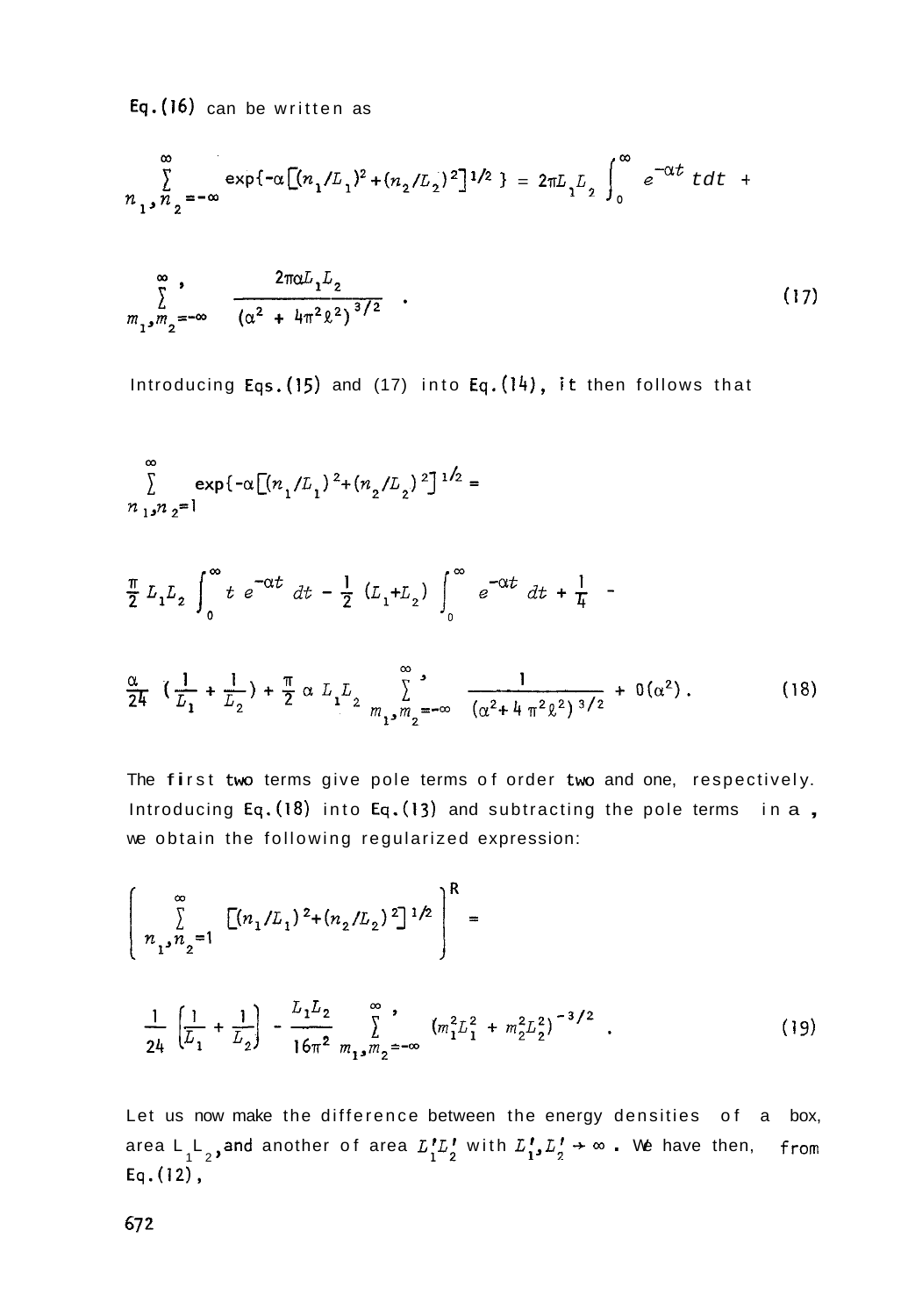$$
\Delta u(L_1, L_2) =
$$
  
\n
$$
-\frac{\pi \hbar}{2L_1 L_2} \lim_{\alpha \to 0_+} \frac{\partial}{\partial \alpha} \left\{ \sum_{n_1, n_2=1}^{\infty} \exp\{-\alpha \left[ (n_1/L_1)^2 + (n_2/L_2)^2 \right]^{1/2} \} -
$$
  
\n
$$
\iint_{-\infty}^{\infty} \exp\{-\alpha \left[ (x/L_1)^2 + (y/L_2)^2 \right]^{1/2} \} dx dy,
$$

where the asterisk means that terms with  $x = 0$  and  $y = 0$  must be excluded. That is:

$$
\int_{0}^{\infty} \exp\{-\alpha \Big[ (x/L_1)^2 + (y/L_2)^2 \Big]^{1/2} dx dy =
$$
  

$$
\int_{0}^{\infty} \exp\{-\alpha \Big[ (x/L_1)^2 + (y/L_2)^2 \Big]^{1/2} \} \Big[ -\delta(x) - \delta(y) \Big] dx dy,
$$

which gives exactly the result given by Eq. (19) multiplied by  $\pi \hslash /2L_1 L_2$ . Let us consider the identity

$$
\sum_{n_1, n_2=1}^{\infty} \left[ \left( \frac{n_1}{L_1} \right)^2 + \left( \frac{n_2}{L_2} \right)^2 \right]^{-s} =
$$
\n
$$
\frac{1}{4} \sum_{n_1, n_2=-\infty}^{\infty} \left[ \left( \frac{n_1}{L_1} \right)^2 + \left( \frac{n_2}{L_2} \right)^2 \right]^{-s} - \frac{1}{2} \sum_{n_1=1}^{\infty} \left( \frac{n_1}{L_1} \right)^{-2s} - \frac{1}{2} \sum_{n_2=1}^{\infty} \left( \frac{n_2}{L_2} \right)^{-2s},
$$

which for Re s>1 can be substituted by

$$
\sum_{n_1,n_2=1}^{\infty} \left[ \left( \frac{n_1}{L_1} \right)^2 + \left( \frac{n_2}{L_2} \right)^2 \right]^{-8} = \frac{1}{4} A(L_1, L_2; 2s) - \frac{1}{2} (L_1^{2s} + L_2^{2s}) \zeta(2s),
$$

where  $A(L_1, L_2; 2s)$  is an Epstein zeta function<sup>7</sup> defined in Appendix **B.** Using the functional equation  $(8.4)$ , it follows for  $s=-1/2$  that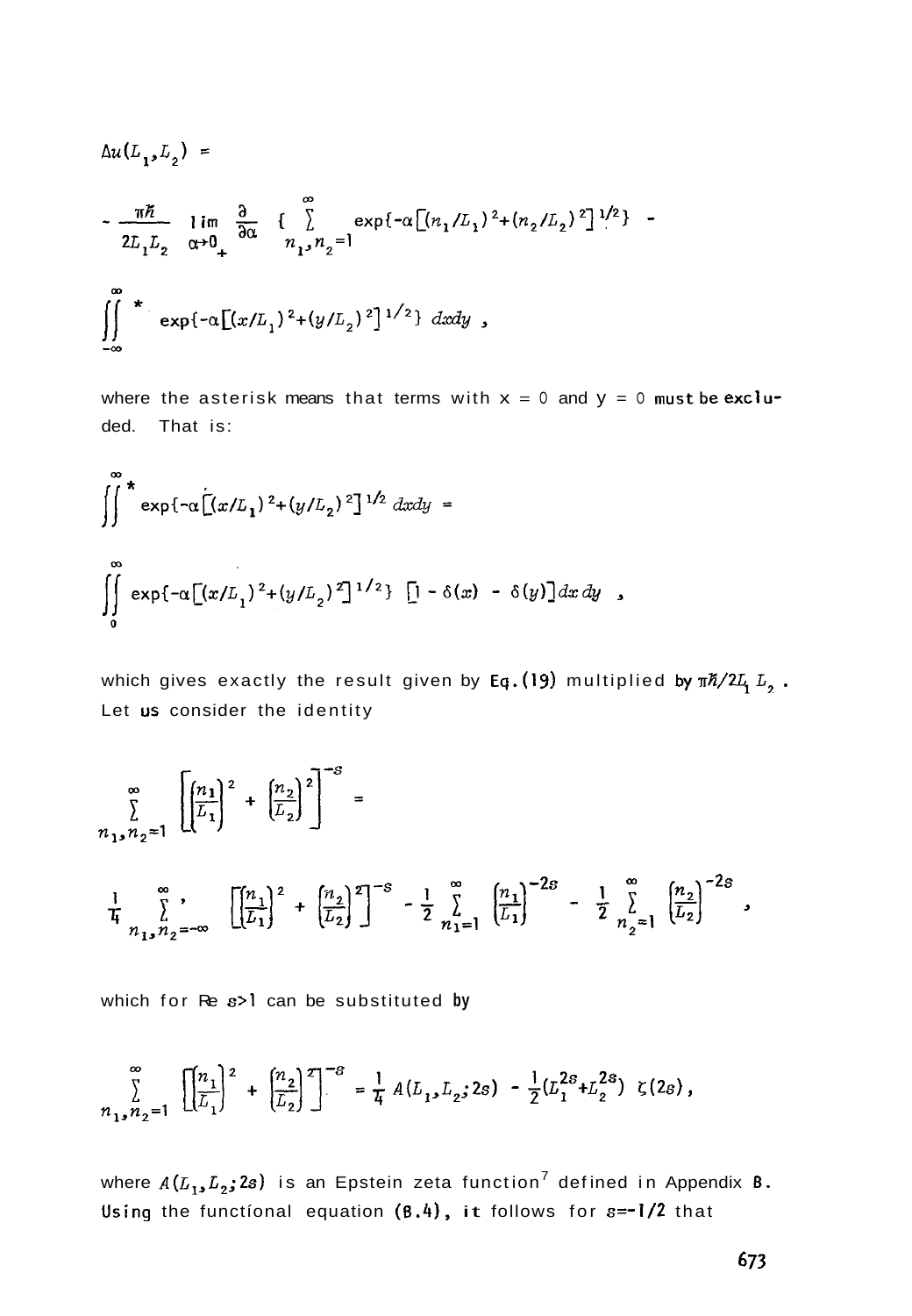$$
\left[\sum_{n_1,n_2=1}^{\infty} \left[ (n_1/L_1)^2 + (n_2/L_2)^2 \right]^{1/2} \right]^R =
$$
  

$$
\frac{1}{24} \left[ \frac{1}{L_1} + \frac{1}{L_2} \right] - \frac{L_1 L_2}{16\pi^2} \sum_{m_1,m_2=-\infty}^{\infty} \left( m_1^2 L_1^2 + m_2^2 L_2^2 \right)^{-3/2},
$$

which is exactly  $Eq. (19)$ .

## 5. THREE-DIMENSIONAL BOX

Let us now consider a scalar field in a three-dimensional box of volume  $L_1$ , L, L, with the boundary condition that the field vanishes at the walls.

The solutions are of the form:

$$
\phi(x,y,z) = A \sin \frac{\pi n_1 x}{L_1} \sin \frac{\pi n_2 y}{L_2} \sin \frac{\pi n_3 z}{L_3},
$$

with  $n_i = 1,2,3$  (i = 1,2,3). The eigenfrequenciec are

$$
\omega_{n_1,n_2,n_3} = \pi \left[ (n_1/L_1)^2 + (n_2/L_2)^2 + (n_3/L_3)^2 \right]^{1/2}.
$$

Taking the exponential regularization, i.e.,

$$
\sum_{n_1, n_2, n_3=1}^{\infty} \left[ (n_1/L_1)^2 + (n_2/L_2)^2 + (n_3/L_3)^2 \right]^{1/2} =
$$
  
-  $\lim_{\alpha \to 0_+} \frac{\partial}{\partial \alpha} \sum_{n_1, n_2, n_3=1}^{\infty} \exp\left\{-\alpha \left[ (n_1/L_1)^2 + (n_2/L_2)^2 + (n_3/L_3)^2 \right]^{1/2} \right\}, (20)$ 

we have: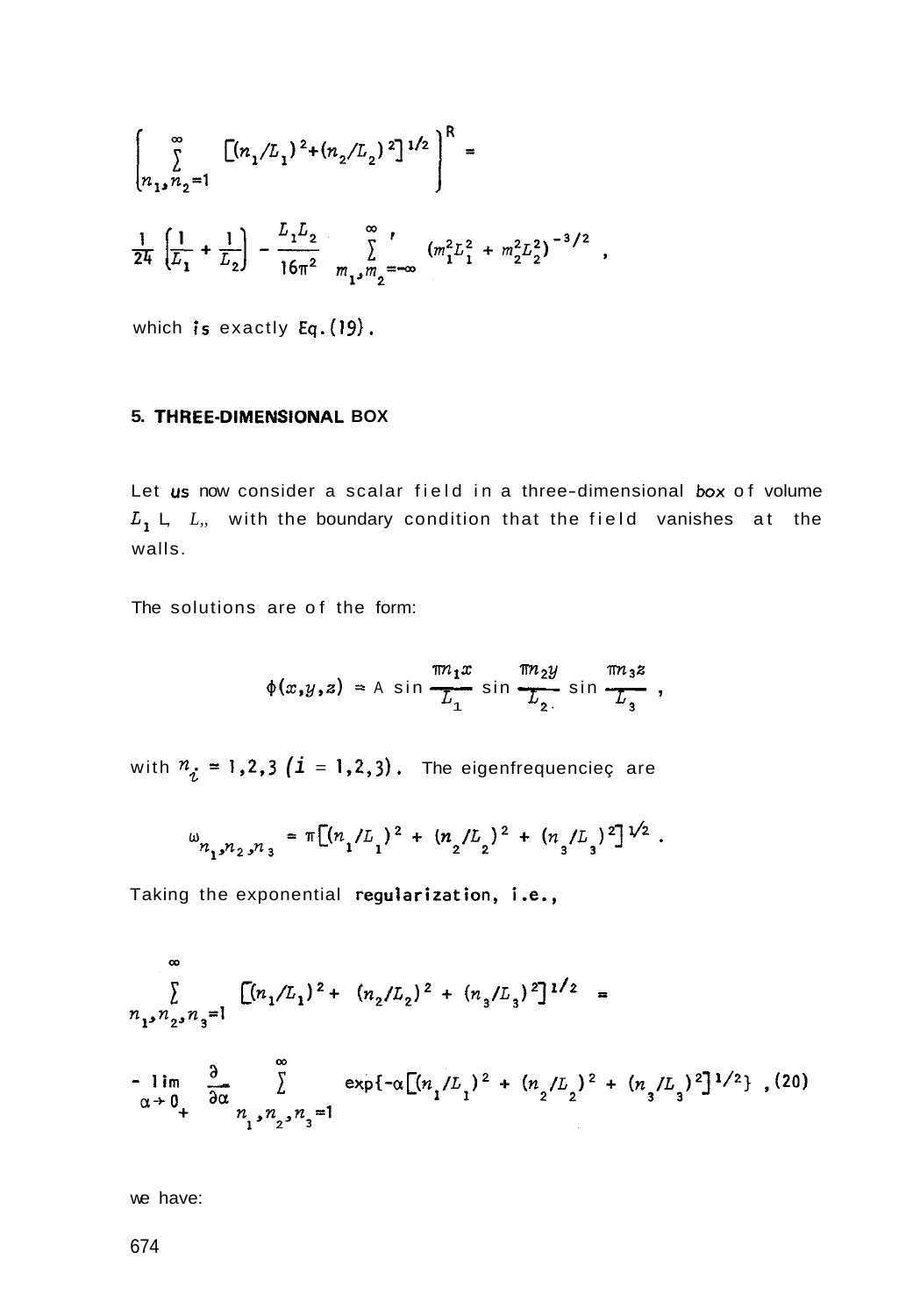$$
\sum_{n_{1}, n_{2}, n_{3}=1}^{\infty} \exp\{-\alpha \left[ (n_{1}/L_{1})^{2} + (n_{2}/L_{2})^{2} + (n_{3}/L_{3})^{2} \right]^{1/2} \}
$$
\n
$$
= \frac{1}{8} \sum_{n_{1}, n_{2}, n_{3}=0}^{\infty} \exp\{-\alpha \left[ (n_{1}/L_{1})^{2} + (n_{2}/L_{2})^{2} + (n_{3}/L_{3})^{2} \right]^{1/2} \}
$$
\n
$$
- \frac{1}{2} \sum_{n_{1}, n_{2}=1}^{\infty} \exp\{-\alpha \left[ (n_{1}/L_{1})^{2} + (n_{2}/L_{2})^{2} \right]^{1/2} \}
$$
\n
$$
- \frac{1}{2} \sum_{n_{1}, n_{2}=1}^{\infty} \exp\{-\alpha \left[ (n_{1}/L_{1})^{2} + (n_{3}/L_{3})^{2} \right]^{1/2} \}
$$
\n
$$
- \frac{1}{2} \sum_{n_{1}, n_{3}=1}^{\infty} \exp\{-\alpha \left[ (n_{2}/L_{2})^{2} + (n_{3}/L_{3})^{2} \right]^{1/2} \}
$$
\n
$$
- \frac{1}{4} \sum_{n_{1}=1}^{\infty} \exp\left[ -\alpha n_{1}/L_{1} \right] - \frac{1}{4} \sum_{n_{2}=1}^{\infty} \exp\left[ -\alpha n_{2}/L_{2} \right] - \frac{1}{4} \sum_{n_{3}=1}^{\infty} \exp\left[ -\alpha n_{3}/L_{3} \right]
$$
\nBy using again the Poisson summation formula, we can write\n
$$
\sum_{n_{1}, n_{2}, n_{3} = -\infty}^{\infty} \exp\{-\alpha \left[ (n_{1}/L_{1})^{2} + (n_{2}/L_{2})^{2} + (n_{3}/L_{3})^{2} \right]^{1/2} \}
$$

$$
= \sum_{m_1, m_2, m_3 = -\infty}^{\infty} \iiint_{-\infty}^{\infty} \exp\{-\alpha \left[ (x/L_1)^2 + (y/L_2)^2 + (z/L_3)^2 \right]^{1/2} + 2\pi i (m_1 x + m_2 y + m_3 z) \} dx dy dz,
$$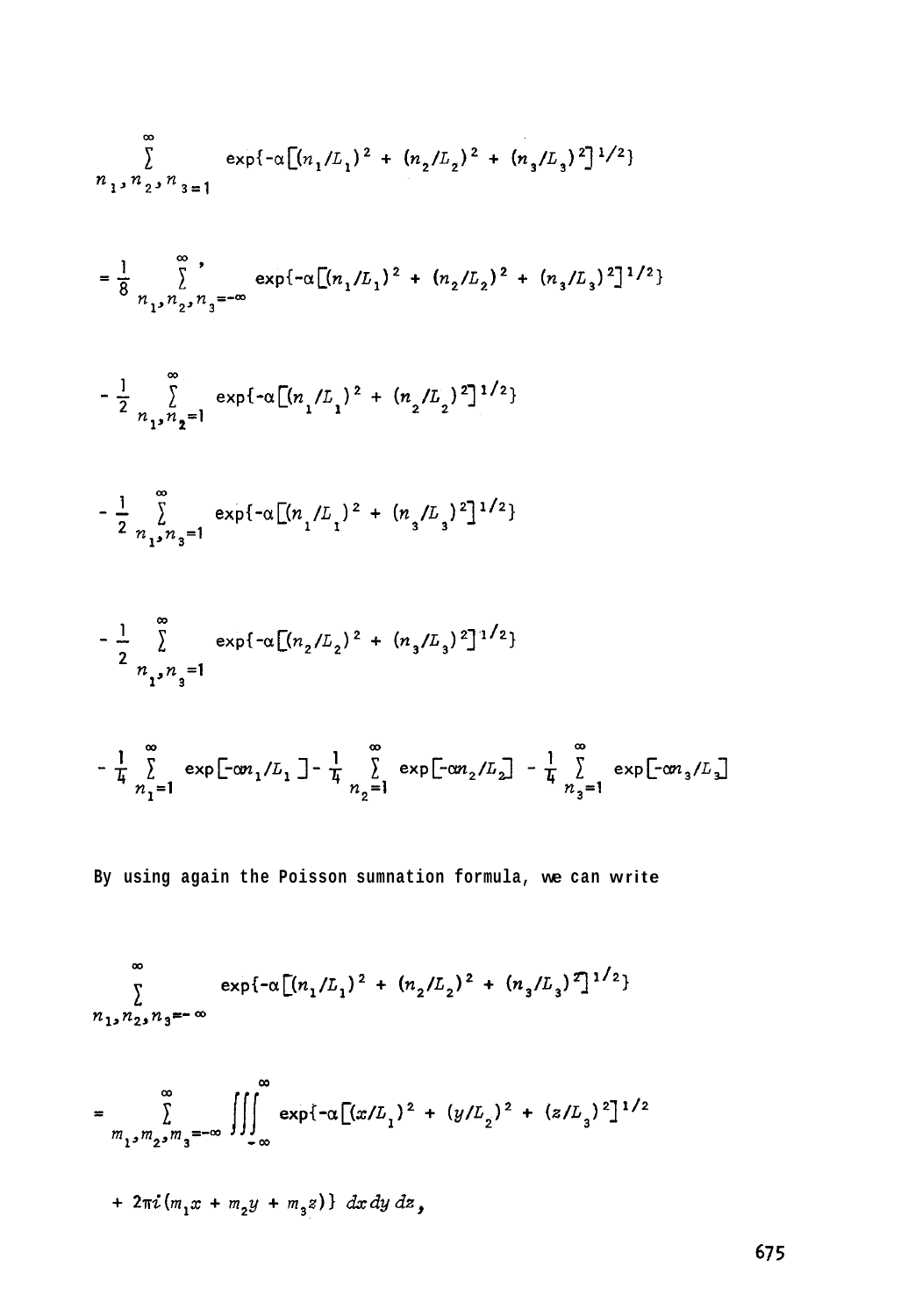$$
= \iiint_{-\infty}^{\infty} \exp\{-\alpha \left[ (x/L_1)^2 + (y/L_2)^2 + (z/L_3)^2 \right]^{1/2} \} dx dy dz
$$
  
+ 
$$
\sum_{m_1, m_2, m_3 = -\infty}^{\infty} \iiint_{-\infty}^{\infty} \exp\{-\alpha \left[ (x/L_1)^2 + (y/L_2)^2 + (z/L_3)^2 \right]^{1/2} \}
$$

+ 2ai  $(m_1x + m_2y + m_3z)$  } dxdy da

where in the last sum the term  $m_1 = m_2 = m_3 = 0$  is excluded. Introducing the vectors  $\overline{t} = (\tau / \neg y / E_{222})$  a  $\overline{y} = (m_1 L_1, m_2 L_2, m_3 L_3)$ , it follows<sup>3</sup> that

$$
\frac{1}{8} \int_{n_1, n_2, n_3 = -\infty}^{\infty} \exp\{-\alpha \left[ (n_1/L_1)^2 + (n_2/L_2)^2 + (n_3/L_3)^2 \right]^{1/2} \} =
$$
  

$$
\frac{V}{8} \int_0^{\infty} \int_0^{\pi} \int_0^{2\pi} e^{-\alpha t} t^2 \sin \theta d\theta d\phi dt +
$$
  

$$
+ \frac{V}{8} \int_{m_1, m_2, m_3 = -\infty}^{\infty} \int_0^{\infty} \int_0^{\pi} \int_0^{2\pi} e^{-\alpha t + 2\pi i \lambda t \cos \theta} t^2 \sin \theta d\theta d\phi dt
$$
  

$$
= \frac{\pi V}{2} \int_0^{\infty} t^2 e^{-\alpha t} dt + \pi V \int_{m_1, m_2, m_3 = -\infty}^{\infty} \frac{\alpha}{(\alpha^2 + 4\pi^2 \ell^2)^2},
$$

with V = 
$$
L_1 L_2 L_3
$$
 and  $L^2$  =  $(m_1 L_1)^2 + (m_2 L_2)^2 + (m_3 L_3)^2$ .

After some calculation, we can write

$$
\sum_{n_1, n_2, n_3=1}^{\infty} \exp\{-\alpha \left[ (n_1/L_1)^2 + (n_2/L_2)^2 + (n_3/L_3)^2 \right]^{1/2} \} = \frac{\pi V}{2} \int_0^{\infty} t^2 e^{-\alpha t} dt
$$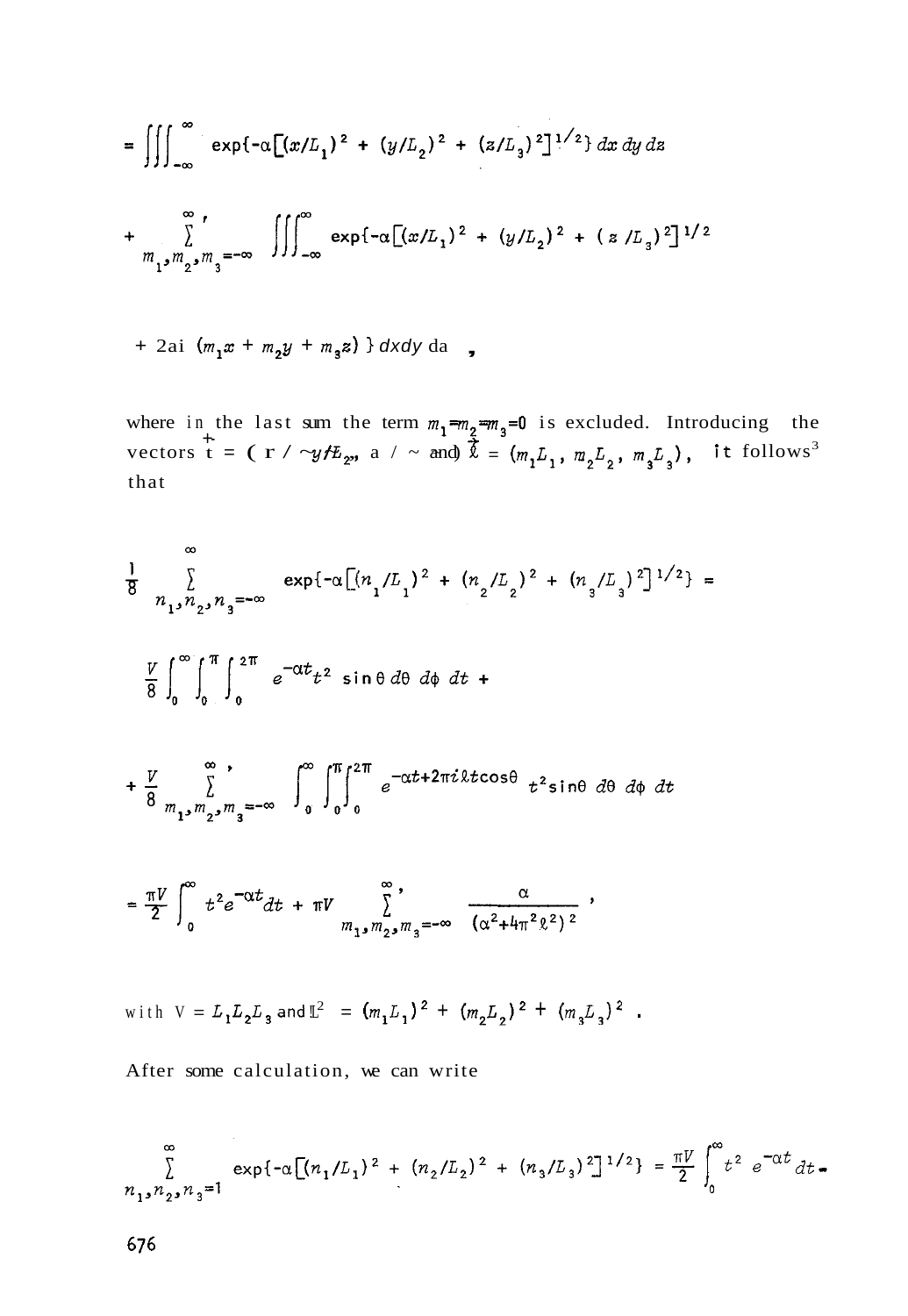$$
-\frac{\pi}{4} (L_1 L_2 + L_1 L_3 + L_2 L_3) \int_0^{\infty} te^{-\alpha t} dt + \frac{1}{4} (L_1 + L_2 + L_3) \int_0^{\infty} e^{-\alpha t} dt
$$
  
+  $\pi V \sum_{m_1, m_2, m_3 = -\infty}^{\infty} \frac{\alpha}{(\alpha^2 + 4\pi^2 \ell^2)^2} - \frac{\pi}{4} L_1 L_2 \sum_{m_1, m_2 = -\infty}^{\infty} \frac{\alpha}{(\alpha^2 + 4\pi^2 \ell_4^2)^{3/2}} - \frac{\pi}{4} L_1 L_3 \sum_{m_1, m_3 = -\infty}^{\infty} \frac{\alpha}{(\alpha^2 + 4\pi^2 \ell_4^2)^{3/2}} - \frac{\pi}{4} L_2 L_3 \sum_{m_2, m_3 = -\infty}^{\infty} \frac{\alpha}{(\alpha^2 + 4\pi^2 \ell_3^2)^{3/2}} - \frac{1}{4}$   
+  $\frac{\alpha}{48} (\frac{1}{L_1} + \frac{1}{L_2} + \frac{1}{L_3}) + 0(\alpha^2),$  (21)

with

 $\ddot{\phantom{1}}$ 

$$
\begin{array}{lcl}\n\ell^2 &=& (m_1L_1)^2 + (m_2L_2)^2 + (m_3L_3)^2 \ , \\
\ell_1^2 &=& (m_1L_1)^2 + (m_2L_2)^2 \ , \quad \ell_2^2 &=& (m_1L_1)^2 + (m_3L_3)^2 \ , \quad \ell_3^2 &=& (m_2L_2)^2 \ (m_3L_3)^2.\n\end{array}
$$

The first three terms of Eq. (21) give poles in a and are therefore subtracted. Then the regularized expression for Eq. (20) is:

$$
\left[\begin{array}{c}\n\infty \\
\sum_{1,n_2,n_3=1}^{n_1} \left[ (n_1/L_1)^2 + (n_2/L_2)^2 + (n_3/L_3)^2 \right]^{1/2} \right]^R = \n\end{array}
$$

$$
-\frac{V}{16\pi^3} \sum_{m_1,m_2,m_3=-\infty}^{\infty} (m_1^2 L_1^2 + m_2^2 L_2^2 + m_3^2 L_3^2)^{-2}
$$

$$
+\frac{1}{32\pi^2} L_1 L_2 \sum_{m_1, m_2 = -\infty}^{\infty} (m_1^2 L_1^2 + m_2^2 L_2^2)^{-3/2} + \frac{1}{32\pi^2} L_1 L_3 \sum_{m_1, m_3 = -\infty}^{\infty} (m_1^2 L_1^2 + m_3^2 L_3^2)^{-3/2}
$$

$$
+\frac{1}{32\pi^2} L_2 L_3 \sum_{m_2, m_3=-\infty}^{\infty} (m_2^2 L_2^2 + m_3^2 L_3^2)^{-3/2} - \frac{1}{48} (\frac{1}{L_1} + \frac{1}{L_2} + \frac{1}{L_3})
$$
 (22)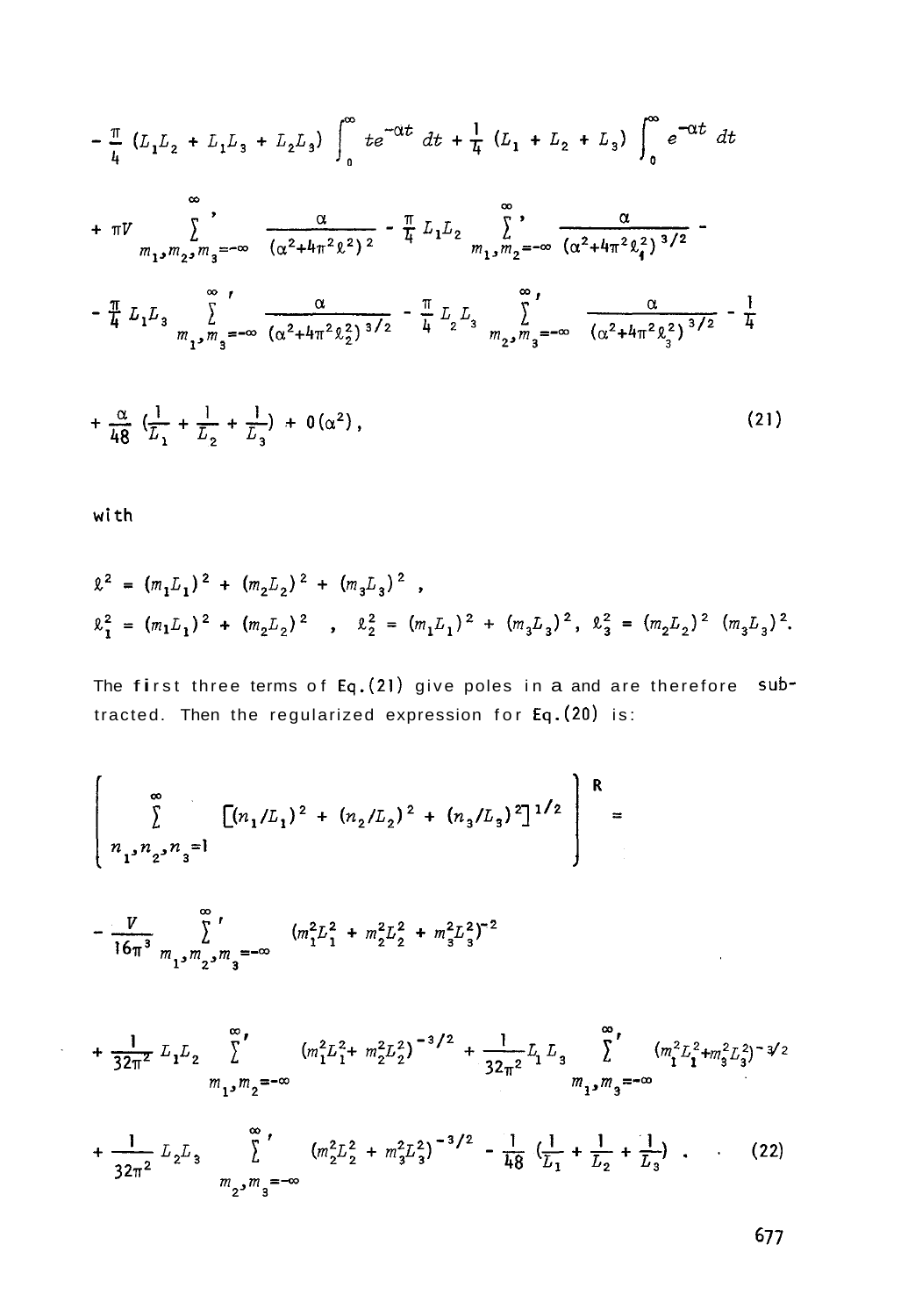If we now make the regularization via the zeta function, by considering

$$
\left[\sum_{n_1, n_2, n_3=1}^{\infty} \left[ (n_1/L_1)^2 + (n_2/L_2)^2 + (n_3/L_3)^2 \right]^{1/2} \right]^R =
$$
\n
$$
\lim_{s \to -\frac{1}{2}} \left\{ \frac{1}{8} A(L_1, L_2, L_3; 2s) - \frac{1}{8} A(L_1, L_2; 2s) \right\}
$$
\n
$$
-\frac{1}{8} A(L_1, L_3; 2s) - \frac{1}{8} A(L_2, L_3; 2s) + \frac{1}{4} (L_1^{2s} + L_2^{2s} + L_3^{2s}) \zeta(2s), \qquad (23)
$$

where  $A(L_1,L_2,L_3;2s)$  is the Epstein zeta function, it follows (cf. Appendix **B)** that the righthand side of **Eq.(23)** is exactly the righthand side of Eq. (22), which corresponds to substracting from the energy density (in the volume  $V = L_1 L_2 L_3$ ) the contribution for  $V \rightarrow \infty$ .

Finally, let us remark that in the case of the electromagnetic field in a **box**  $V = L_1 L_2 L_3$ , which was considered by Lukosz<sup>3</sup>, both the exponential regularization (where we neglected the pole terms in a), and the analytic continuation via the Epstein zeta functions, give exactly the same results.

### **6. CONNECTION WITH GREEN FUNCTIONS; DIMENSIONAL REGULARIZATION**

Let us for **instance** consider a scalar field  $\phi(x,t)$  which satisfies

$$
\left(\frac{\partial^2}{\partial t^2} - \frac{\partial^2}{\partial x^2}\right) \phi(x,t) = 0 ,
$$

where  $x = \{x_i\}$ ,  $i = 1,2, ..., N$  The eigenfunctions are of the form  $\phi_n(x, t)$ =  $\phi_n(x)$ exp( $-i\omega_n t$ ), with  $n = \{n_i\}$ . Now,  $\phi_n(x)$ , a complete orthonormal set, and  $\omega$  are determined by the boundary conditions. For imaginary times t=.  $-i\tau$  (c real), the corresponding Green function writes as:

$$
G(x, x'; \tau) = \frac{1}{2\pi} \sum_{n = \{n_{\tau}\}} \phi_n^*(x') \phi_n(x) \int_{-\infty}^{+\infty} \frac{e^{i\omega \tau}}{\omega^2 + \omega_n^2} d\omega \qquad (24)
$$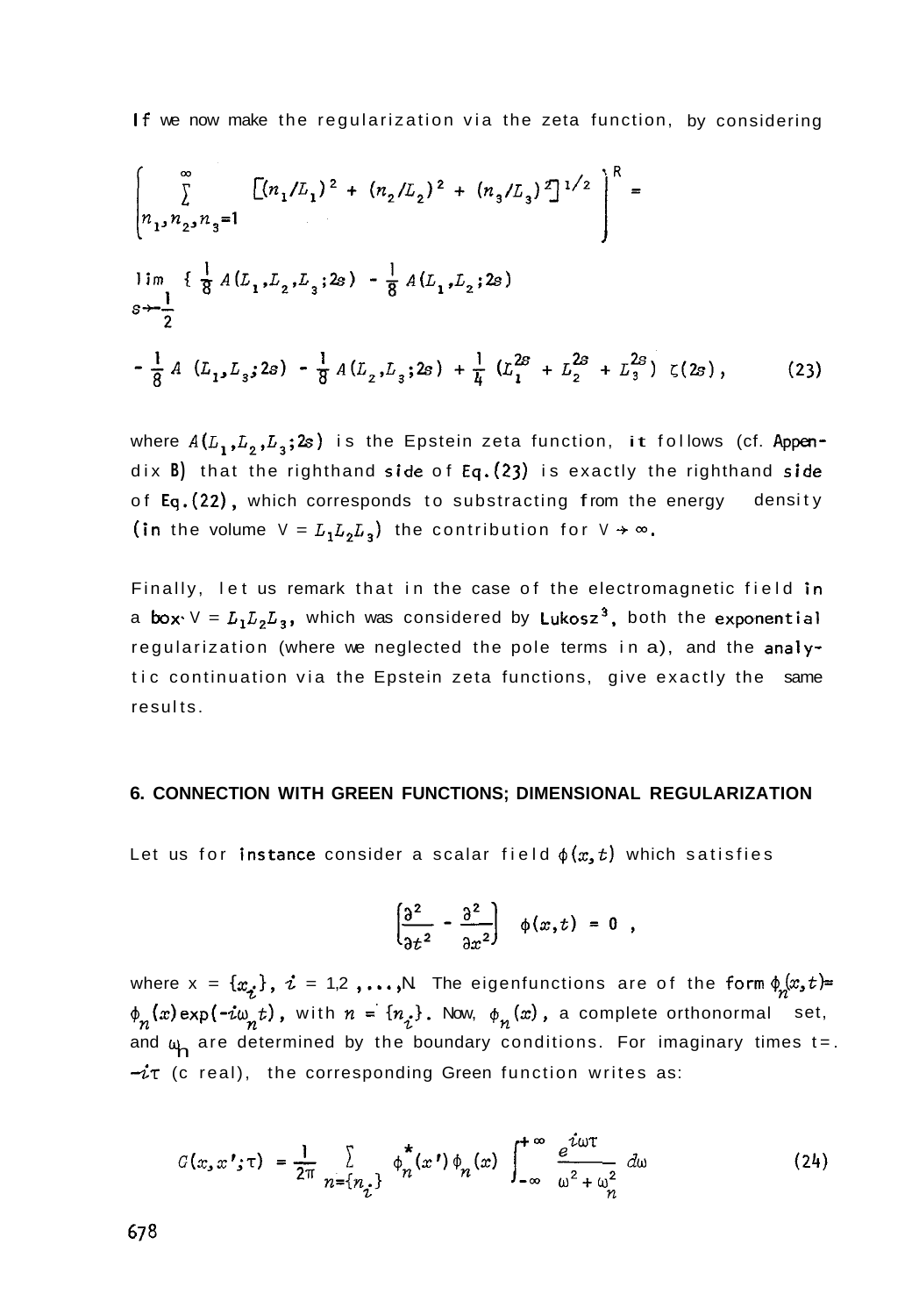$$
G(x, x'; \tau) = \frac{1}{2} \sum_{n = \{n_{\tau}\}} \frac{\phi_n^*(x') \phi_n(x) e^{-\alpha \omega_n}}{\omega_n}, \alpha = |\tau|.
$$

Tne zero point energy of our system is then defined as

The zero point energy of our system is then defined as  
\n
$$
\lim_{\alpha \to 0_{+}} \frac{a^{2}}{a \alpha^{2}} \int G(x, x' = x; \tau) dx = \lim_{\alpha \to 0_{+}} \frac{h}{2} \sum_{n= {n \choose n}!} \omega_{n} e^{-\alpha w_{n}}
$$
\n(25)

and so the imaginary time  $\tau$  appears as a regulating parameter. As we know, the righthand side of Eq. (25) has poles for  $\alpha=0$ .

We would like to have an expression which has no pole at  $\alpha=0$ . For this purpose, we introduce another parameter, X, in the Green function given by Eq. (24). We can, for instance, consider

$$
G_{\lambda}(x,x';\tau) = \frac{1}{2\pi} \sum_{n=\{n_i\}} \phi_n^{\star}(x') \phi_n(x) \int_{-\infty}^{\infty} \frac{e^{i\omega^{\lambda}\tau}}{\omega^2 + \omega_n^2} d\omega,
$$

 $\lambda$ 

which is equal, for  $0 \leq \lambda \leq 1$ , to

$$
G_{\lambda}(x, x'; \tau) = \frac{1}{2} \sum_{n=\{n_i\}} \phi_n^{\star}(x') \phi_n(x) \stackrel{e^{-\alpha \omega_n^{\prime}}}{\omega_n}, \quad \alpha = |\tau|.
$$

We now extend  $\lambda$  to the region of the complex plane which makes the integral of  $\mathcal{G}_{\lambda}(\bm{x} ,\bm{x} ^{\prime}$ = $\bm{x} ;$ t) meaningful. The the zero point energy will be

$$
\lim_{\alpha \to 0_+} \tilde{n} \frac{\partial^2}{\partial \alpha^2} \int G_\lambda(x, x' = x; \tau) dx = \lim_{\alpha \to 0_+} \frac{\tilde{n}}{2} \sum_{n = \{n_i\}} w_n^{2X-1} e^{-\alpha w_n^A}
$$
(26)

In order to have an idea about **the** singularity in a in the righthand side of Eq.(26), let us consider the Mellin transform of it:

$$
\int_0^\infty \alpha^{p-1} \left( \sum_{n=\{n_i\}} \alpha_n^{2\lambda-1} \exp[-\omega_n^{\lambda} \alpha] \right) d\alpha = \Gamma(p) \sum_{n=\{n_i\}} \omega_n^{-(p\lambda+1-2\lambda)}
$$

(we used the fact that  $\omega_n > 0$ ). If, say,  $\omega_n = n$  (in some units), then the righthand side of this last equation converges for X>O and *p>?.* We see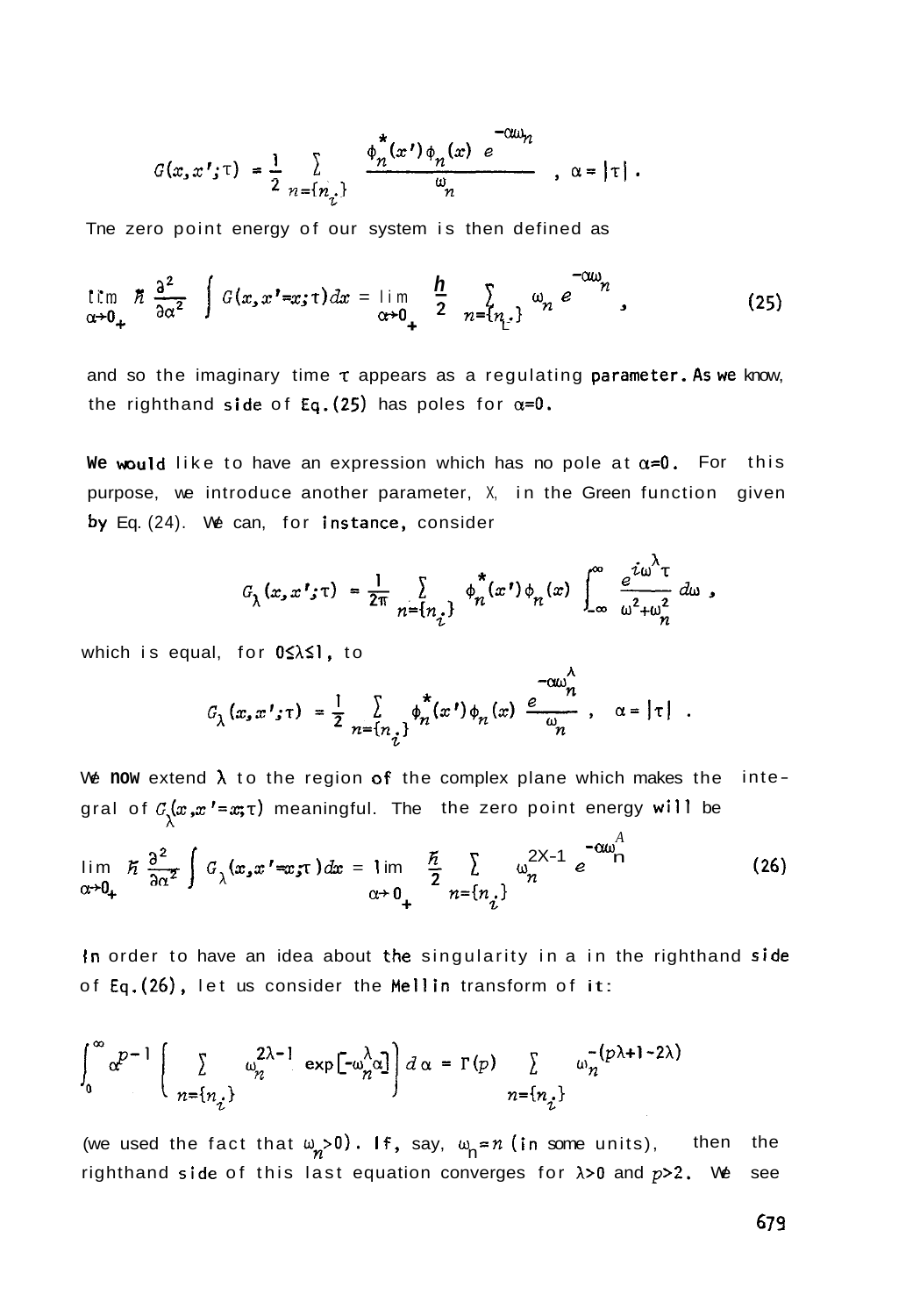therefore that, for  $\lambda > 0$ , the righthand side of the sum in Eq.(26) has a singularity at least of second order in a. And, in fact, it is not difficult to show, for the one-dimensional box with  $\omega_n=n$ , that the sum inthe righthandsideof Eq.(26) isuniformlyconvergent for  $\lambda > 0$  and  $\alpha > 0$ . It has, for  $\lambda=0$ , a pole in this variable. If we multiply that sum by  $\lambda$ , we see that it is uniformly convergent for  $\alpha > 0$  and  $\lambda \ge 0$ . For Re  $\lambda < 0$ , it is also analytic in this variable, even for  $\alpha=0$ . Therefore, in this region, we can take a=O without getting poles in a, and we obtain the Riemann zeta function in this region, which afterwards can be continued analytically to the physical region, yielding a finite result which is just the regularized one.

We have not been able, for larger configurations, to continue from a region of the X-plane, which exibits poles (or cuts) in a, to a region without such singularities. Another possibility is to consider the Green--1ike function

$$
G_{\lambda}(x, x'; \tau) = \frac{1}{2\pi} \sum_{n=\lbrace n_{\vec{i}} \rbrace} \frac{\phi_n^*(x') \phi_n(x)}{\omega_n^{-\lambda}} \int_{-\infty}^{\infty} \frac{e^{i\omega \tau}}{\omega^2 + \omega_n^2} d\omega
$$

$$
= \frac{1}{2} \sum_{n=\lbrace n_{\vec{i}} \rbrace} \omega_n^{-1 + \lambda} \phi_n^*(x') \phi_n(x) e^{-\sigma \omega_n}, \quad \alpha = |\tau| . \tag{27}
$$

Therefore, the zero point energy is given by

$$
\lim_{\alpha \to 0_+} \frac{\hbar^2}{\partial \alpha^2} \int G_\lambda(x, x' = x; \tau) dx = \lim_{\alpha \to 0_+} \frac{\hbar}{2} \sum_{n = \{n_i\}} \omega_n^{1 + \lambda} e^{-\alpha \omega_n}
$$
 (27')

For  $x>0$ , the righthand side is uniformly convergent for any value of  $\lambda$ . In the case of a box of dimensions D, the sum in expression (27') is , for Re  $\lambda$ <-1 - D, analytic in the variable  $\lambda$  even if  $a = 0$ . This limit yields functions of the zeta type, which can be continued anal yt ical **1** y for Re  $\lambda$  > -1 - D, these functions giving in many cases, as in those studied in this paper, finite results for the observables.

Let us note that the  $G_1$  function, Eq. (27), satisfies the differential equation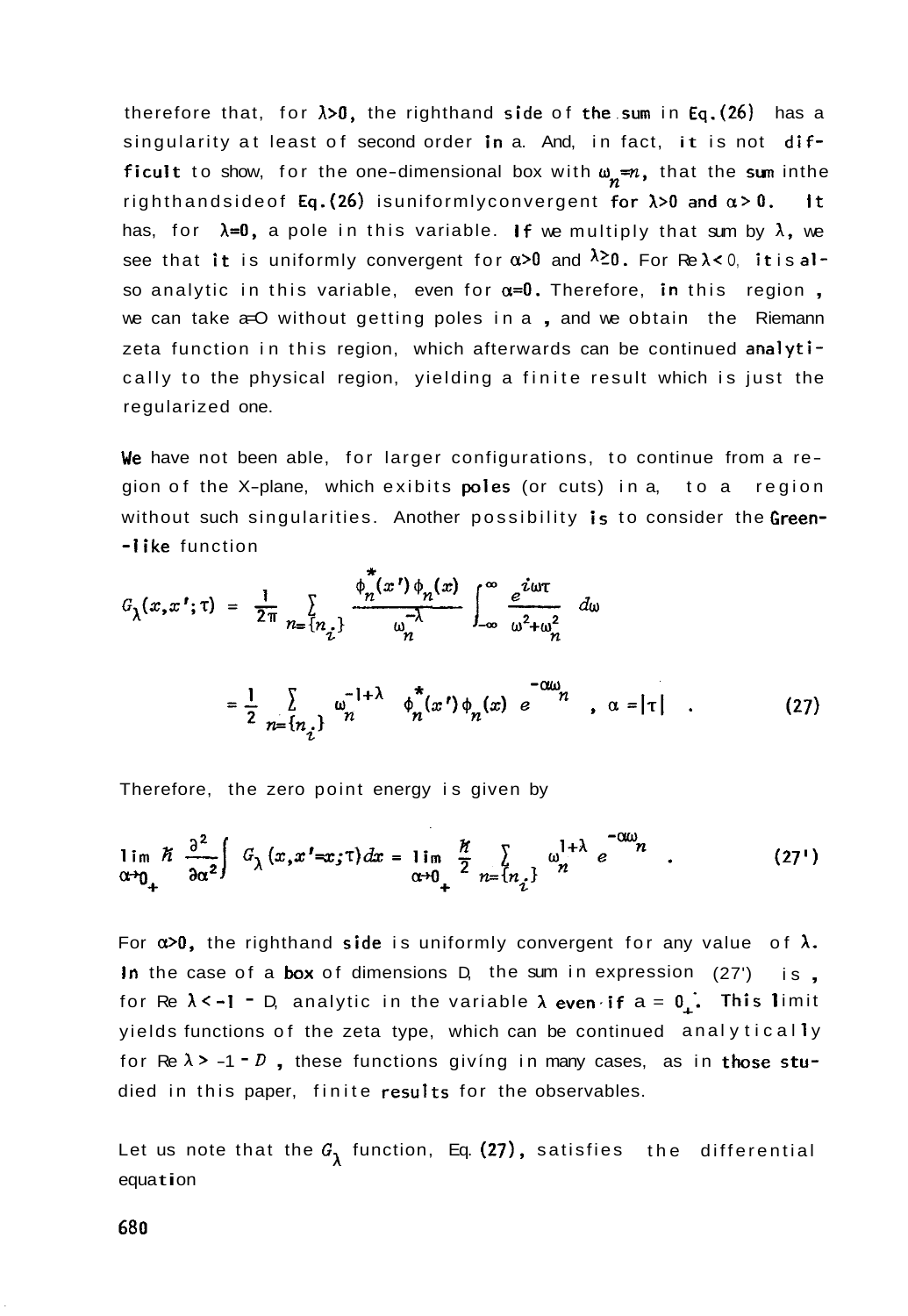$$
\left(\frac{\partial^2}{\partial \tau^2} + \frac{\partial^2}{\partial x^2}\right) G_\lambda(x, x'; \tau) = - \delta_\lambda(x, x') \delta(\tau),
$$

where, for real  $\phi_n(x)$ ,

$$
\delta_{\lambda}(x,x') = \sum_{n=\{n_{i}\}} \frac{\phi_{n}(x')\phi_{n}(x)}{\phi_{n}^{-\lambda}} ,
$$

and  $\lim_{\lambda \to 0} \delta_{\lambda}(x, x') = \delta(x - x')$ . Here, the regularization procedure amounts<br>to analytically continuing the  $\phi_n(x)$  fields, **i.e.,** to consider new fields

$$
\phi_n(\lambda,x) = \omega_n^{\lambda/2} \phi_n(x) ;
$$

the extension to complex  $\phi_n(x)$  is not hard to get.

Finally, let us consider the procedure of dimensional regularization<sup>11</sup>. As we have given boundary conditions in space, we will make the analytic continuation in the number of imaginary time dimensions. That is, instead of Eq. **(24),** we wi 11 cons ider

$$
G_{\sigma}(x,x';\tau_1,\ldots,\tau_{2\sigma}) = \frac{1}{(2\pi)^{2\sigma}} \sum_{n=\{n_{\vec{i}}\}} \phi_n^*(x') \phi_n(x) \int \frac{d\Omega^{2\sigma} e^{i\vec{\Omega}\cdot\vec{\tau}}}{\Omega^2 + \omega_n^2} ,
$$

where  $\Omega^2 = \Omega_1^2 + \ldots + \Omega_{2\sigma}^2$ , and  $\overrightarrow{\Omega} \cdot \overrightarrow{\tau} = \Omega_1 \tau_1 + \ldots + \Omega_{2\sigma} \tau_{2\sigma}$ . The zero point energy is defined as

$$
\lim_{\tau_1, \tau_2, \ldots, \tau_{2\sigma} \to 0_+} \hbar \left( \frac{\partial^2}{\partial \tau_1^2} + \ldots + \frac{\partial^2}{\partial \tau_{2\sigma}^2} \right) \int G(x, x' = x; \tau_1, \tau_2, \ldots, \tau_{2\sigma}) dx
$$

$$
= -\frac{\overline{n}}{(2\pi)^{2\sigma}} \sum_{n=\{n_{\overline{i}}\}} \int \frac{d\Omega^{2\sigma} \Omega^2}{\Omega^2 + \omega_n^2} = -\frac{\pi^{\sigma} \overline{n} \sigma \Gamma(-\sigma)}{(2\pi)^{2\sigma}} \sum_{n=\{n_{\overline{i}}\}} \omega_n^{2\sigma}
$$

valid for Re  $\sigma$  < 0. In particular, for the one-dimensional box, theabove expression is convergent for Re  $\sigma < -\frac{1}{2}$ . In this way, we obtain the Rie**mann zeta** function which can be continued analytically for Re  $\sigma$ > -  $\frac{1}{2}$ , up to the physical point  $o = \frac{1}{2}$ .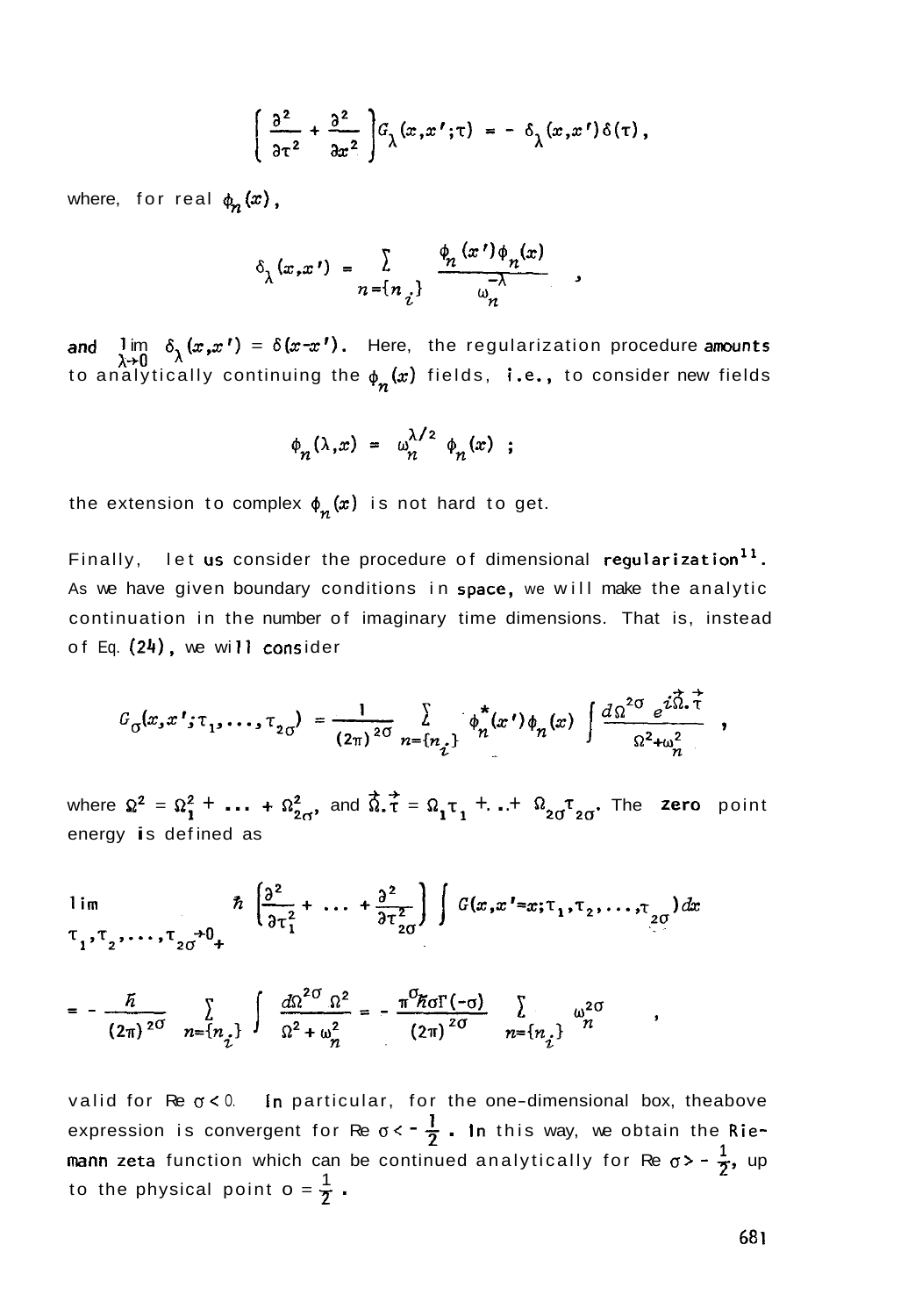We thank Profs. C.G. Bollini and R. Aldrovandi for useful discussions.

# **APPENDIX A** - **THE RIEMANN ZETA FUNCTION AS FINITE PART OF AN INTEGRAL**

The definition of the Riemann zeta function by means of the integral

$$
\Gamma(s) \quad \zeta(s) = \int_0^\infty \frac{x^{s-1} dx}{e^x - 1} \quad , \tag{A.1}
$$

is valid for **Res>** 1.

In order to make the analytic continuation for Re  $s < 1$ , we define the lefthand side of Eq.(A.1) as the finite part  $\tilde{a}$  La Hadamard of the integral in the righthand side. Hadamard's finite part is obtained by subtracting from  $(e^{x}-1)^{-1}$  as many terms from its Laurent expansion (around  $x = 0$  as is necessary to make the integral convergent. For  $0 < Re \, s < 1$ , we have<sup>6</sup>

$$
\Gamma(s)\zeta(s) = \int_0^\infty x^{s-1} \left[ \frac{1}{e^x - 1} - \frac{1}{x} \right] dx,
$$

which satisfies the functional equation<sup>6</sup>

$$
\Gamma(s)\zeta(s) = \frac{2^{s-1}\pi^s}{\cos(\pi s/2)}\zeta(1-s) . \qquad (A.2)
$$

For  $-1 <$  Re s < 0, we have<sup>6</sup>

$$
\Gamma(s) \zeta(s) = \int_0^\infty x^{s-1} \left[ \frac{1}{e^x - 1} - \frac{1}{x} + \frac{1}{2} \right] dx
$$

which also satisfies the functional equation (A.2). For

$$
-1 - 2k < Re \, s < 1 - 2k \tag{A.3}
$$

with  $k \neq 0$ , the procedure goes like: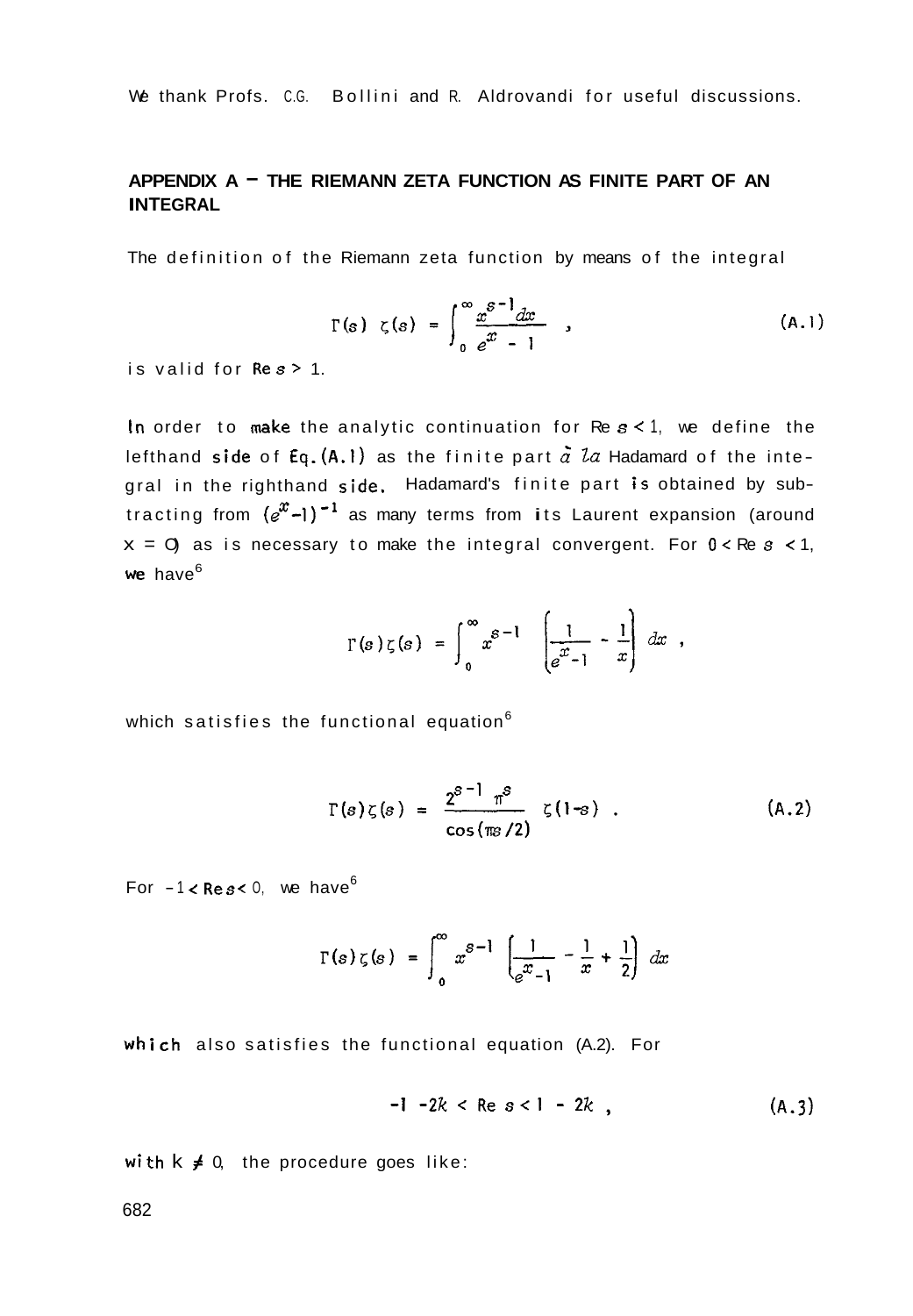$$
\Gamma(s)\zeta(s) = \int_0^\infty x^{s-1} \left[ \frac{1}{e^{x-1}} - \frac{1}{x} + \frac{1}{2} - \frac{1}{12}x + \ldots + \frac{(-1)^k |B_{2k}| x^{2k-1}}{(2k)!} \right] dx.
$$

Using the identity<sup>6</sup>

$$
\frac{1}{e^x - 1} = \frac{1}{x} - \frac{1}{2} + 2x \sum_{n=1}^{\infty} \frac{1}{4\pi^2 n^2 + x^2}
$$

it follows then

$$
\Gamma(s) \zeta(s) = 2 \int_0^\infty x^s \left\{ \sum_{n=1}^\infty \frac{1}{4\pi^2 n^2 + x^2} - \frac{|B_{2}|}{2.(2!)} + \frac{|B_{4}|x^2}{2.(4!)} + \ldots + \frac{(-1)^k |B_{2k}|x^{2k-2}}{2.(2k)!} \right\} dx
$$

Using:

$$
\frac{|B_{2k}|}{2.(2k)!} = \sum_{n=1}^{\infty} \frac{1}{(4\pi^2 n^2)^k},
$$

 $\bullet$ 

 $\pmb{\tau}$ 

 $\ddot{\phantom{a}}$ 

it follows that

$$
\Gamma(s)\zeta(s) = 2 \sum_{n=1}^{\infty} \frac{(-1)^k}{(4\pi^2 n^2)^k} \int_0^{\infty} \frac{x^{s+2k}}{4\pi^2 n^2 + x^2} dx
$$

 $or$ 

$$
\Gamma(s)\zeta(s) = 2\sum_{n=1}^{\infty} (-1)^k (2\pi n)^{s-1} \int_0^{\infty} \frac{y^{s+2k}}{1+y^2} dy
$$

In the strip given by (A.3), the above integral is convergent, and we ob $tan$ 

$$
\Gamma(s) \zeta(s) = \frac{2^{s-1} \pi^s}{\cos (as/2)} \sum_{n=1}^{m} n^{s-1}
$$

which is exactly the functional equation (A.2).

 $\sim 10^{-11}$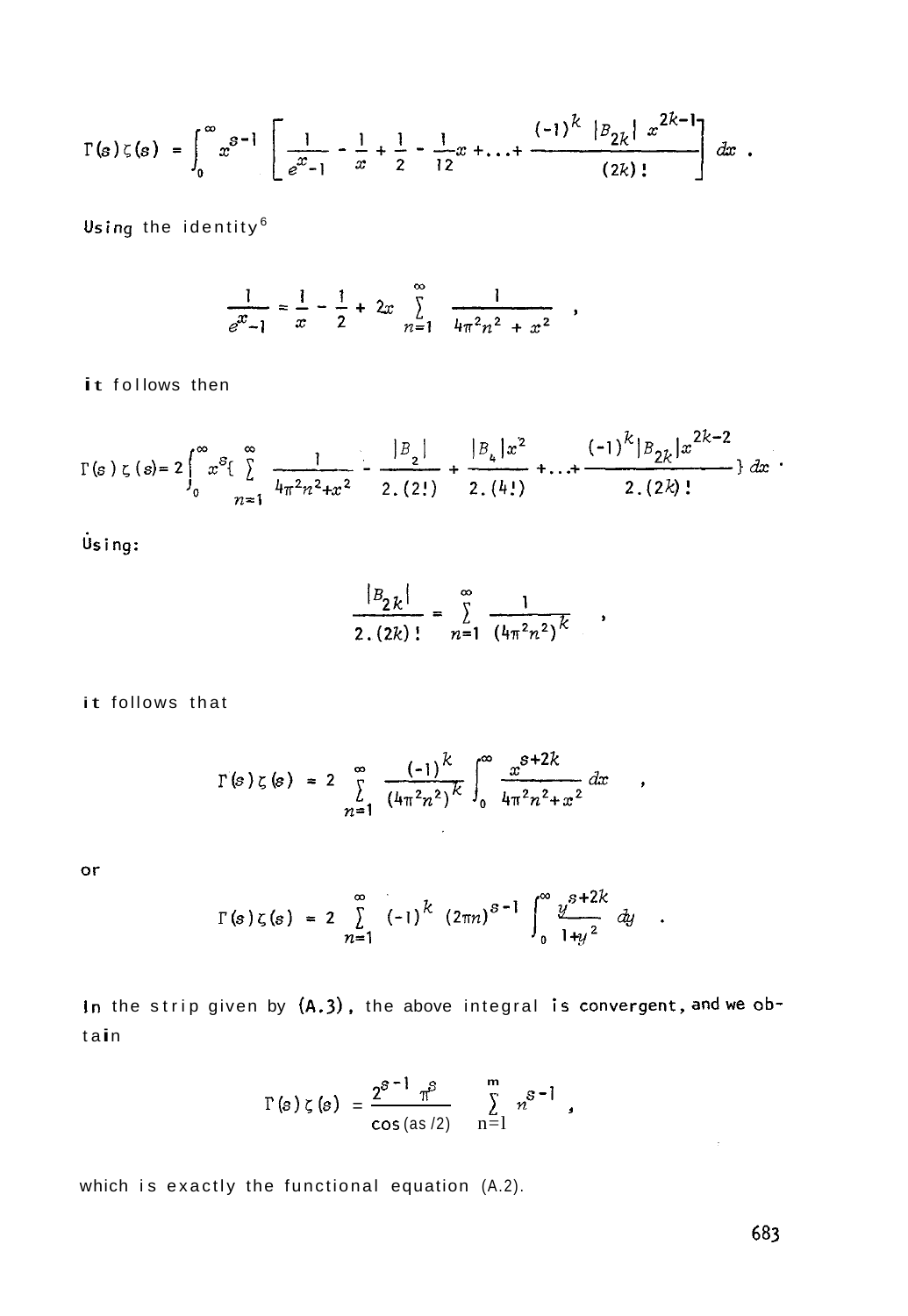## **APPENDIX B** - **THE EPSTEIN ZETA FUNCTION AND ITS FUNCTIONAL RELATION**

Let us consider the following Epstein zeta function<sup>7</sup>:

$$
A(a_1, a_2, \ldots, a_p; 2s) = \sum_{n_1, n_2, \ldots, n_p = -\infty}^{\infty} (a_1 n_1^2 + a_2 n_2^2 + \ldots + a_p n_p^2)^{-s},
$$

with the  $a_{\sigma}$  > 0. It defines an analytic function for Re s >  $\frac{D}{2}$  (in the sum, the term  $n_1 = n_2 = ... = n_D = 0$  has been excluded).

In order to extend this function for Re s < D/2, let **us** derive a functional equation for it. The procedure to be fotlowed is exactly the same as used for the Riemann zeta function<sup>6</sup>. Here, let us consider the gamma function

$$
\Gamma(s) = \int_0^\infty e^{-t} t^{s-1} dt
$$

and make the change of variables

$$
t = \pi (a_{1} n_{1}^{2} + a_{2} n_{2}^{2} + \dots + a_{D} n_{D}^{2}) x .
$$

**Then,** it follows that

$$
\pi^3 \Gamma(s) (a_1 n_1^2 + a_2 n_2^2 + \ldots + a_p n_p^2)^{-s} = \int_0^\infty e^{-\pi (a_1 n_1^2 + \ldots + a_p n_p^2)x} \ldots x^{s-1} dx.
$$

We have, therefore,

$$
\pi^{-s} \Gamma(s) \sum_{n_1, n_2, \ldots, n_D = -\infty}^{\infty} (a_1 n_1^2 + a_2 n_2^2 + \ldots + a_D n_D^2)^{-s} =
$$

$$
\int_{0}^{\infty} \sum_{n_{1}, n_{2}, \ldots, n_{D}^{=-\infty}}^{\infty} e^{-\pi (a_{1}n_{1}^{2} + \ldots + a_{D}n_{D}^{2})x} . x^{s-1} dx
$$
 (B.1)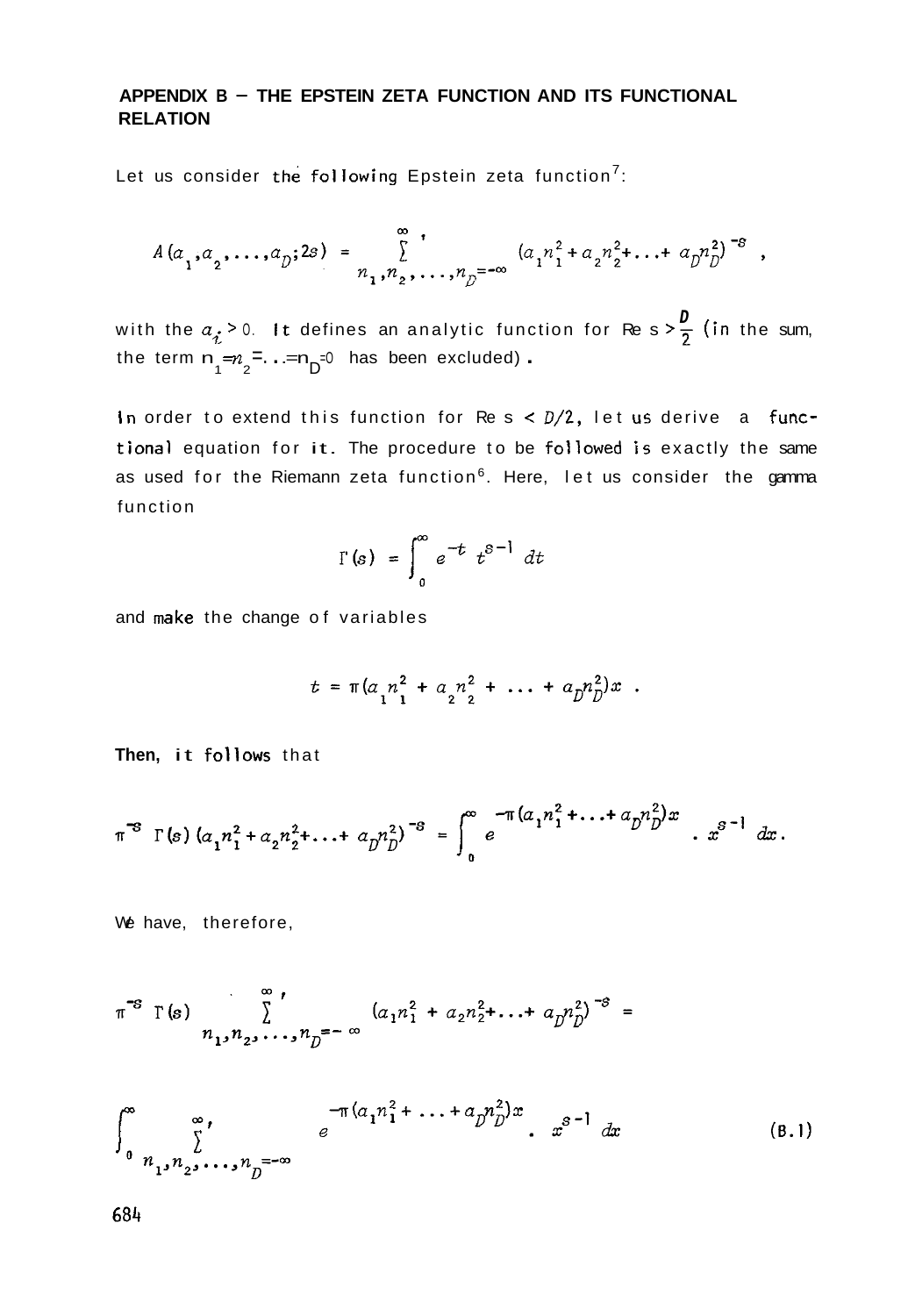Using the Poisson surnrnation formula, we can write

$$
\sum_{\substack{n_1, n_2, \dots, n_D = -\infty}}^{\infty} e^{-\pi (a_1 n_1^2 + a_2 n_2^2 + \dots + a_D n_D^2)x} =
$$
  

$$
\frac{1}{\sqrt{a_1 a_2 \dots a_D}} \sum_{x=1}^{\infty} e^{-\pi (\frac{n_1^2}{a_1} + \dots + \frac{n_D^2}{a_D}) \frac{1}{x}},
$$

or

$$
\sum_{n_1, n_2, \dots, n_D = -\infty}^{\infty} e^{-\pi (a_1 n_1^2 + a_2 n_2^2 + \dots + a_D n_D^2) x} = -1 + \frac{1}{\sqrt{a_1 a_2 \dots a_D}} \frac{1}{x^{D/2}}
$$

$$
+\frac{1}{\sqrt{a_1 a_2 \cdots a_D}} \frac{1}{x^{D/2}} \sum_{n_1, n_2, \ldots n_D = -\infty}^{\infty} e^{-\pi \left(\frac{n^2}{a_1} + \frac{n^2}{a_2} + \ldots + \frac{n^2}{a_D}\right) \frac{1}{x}}.
$$
 (B.2)

The integration in Eq. (B.1) is split into two parts: frorn  $[0,1]$  and  $[1,\overline{\infty}]$ . In the first interval, we use **Eq.** (8.2) and we obtain:

$$
\pi^{-s} \Gamma(s) A (a_1, a_2, \dots, a_p; 2s) = - \int_0^1 x^{s-1} dx + \frac{1}{\sqrt{a_1 a_2 \dots a_p}} \int_0^1 x^{s-D/2} \frac{dx}{x}
$$
  
+ 
$$
\frac{1}{\sqrt{a_1 a_2 \dots a_p}} \int_0^1 \sum_{r=1}^\infty t e^{-\pi \left(\frac{n_1^2}{a_1} + \dots + \frac{n_p^2}{a_p}\right)} \frac{1}{x} \frac{dx}{x} +
$$

$$
\int_{1}^{\infty} \sum_{n_1, \ldots, n_D = -\infty}^{\infty} e^{-\pi (a_1 n_1^2 + \ldots + a_D n_D^2)x} \times x^3 \frac{dx}{x}.
$$
 (B.3)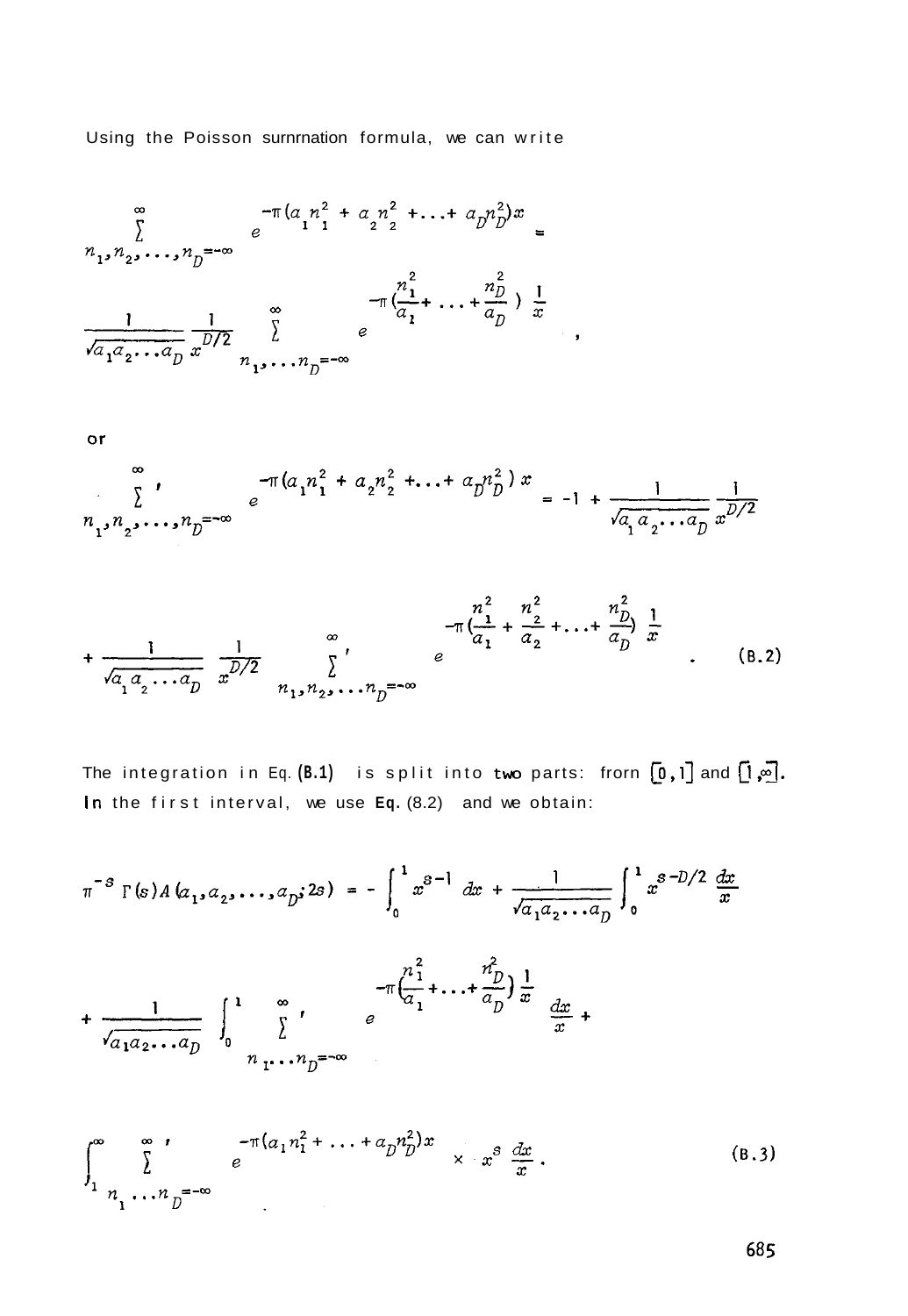In the last but one integral of Eq. **(8.3),** we make the change of variables  $y = 1/x$ , and obtain:

$$
\pi^{-s}\Gamma(s) \quad A(a_1, a_2, \dots, a_p; 2s) = -\frac{1}{s} + \frac{1}{\sqrt{a_1 a_2 \dots a_p}} \frac{1}{(s - D/2)} + \frac{1}{\sqrt{a_1 a_2 \dots a_p}} \int_{1}^{\infty} \sum_{n_1, \dots, n_p = -\infty}^{\infty} e^{-\pi (\frac{1}{a_1} + \frac{n_2}{a_2} + \dots + \frac{n_p}{a_p})y} \times \frac{p}{y^2} - s \frac{dy}{y}
$$

$$
+ \int_{1}^{\infty} \int_{n_1, \dots, n_D}^{\infty} e^{-\pi (a_1 n_1^2 + \dots + a_D n_D^2)} \times y^s \frac{dy}{y} .
$$

We see that  $A(a_1, \ldots, a_{\overline{D}}; 2s)$  has a simple pole for  $s = D/2$ . Interchanging  $S \leftrightarrow \frac{D}{2}$  - *S,*  $a_i \leftrightarrow \frac{1}{2}$ ,  $(i = 1, 2, ..., D)$ , we obtain the following functional relation:  $\frac{1}{i}$ <sup>'</sup>

$$
_{\pi}
$$
  $\left(\frac{D}{2-s}\right)$   $\Gamma\left(\frac{D}{2-s}\right)$   $A\left(\frac{1}{a_1}, \frac{1}{a_2}, \ldots, \frac{1}{a_D}; D-2s\right)$  (B.4)

$$
= \sqrt{a_1 a_2 \cdots a_p} \pi^{-s} \Gamma(s) A(a_1, a_2, \cdots, a_p; 2s) ,
$$

which allows us to analytically continue  $A(a_1, a_2, \ldots, a_p; 2s)$  for Res<  $D/2$ .

For  $a_1 = a_2 = ... = a_p = 1$ , it follows that

$$
A(1,1,\ldots,1;2s) = \frac{\pi^{2s-D/2} \Gamma(D/2-s)}{\Gamma(s)} A(1,1,\ldots,1;D-2s) ,
$$

which has been obtained by Zucker<sup>12</sup>.